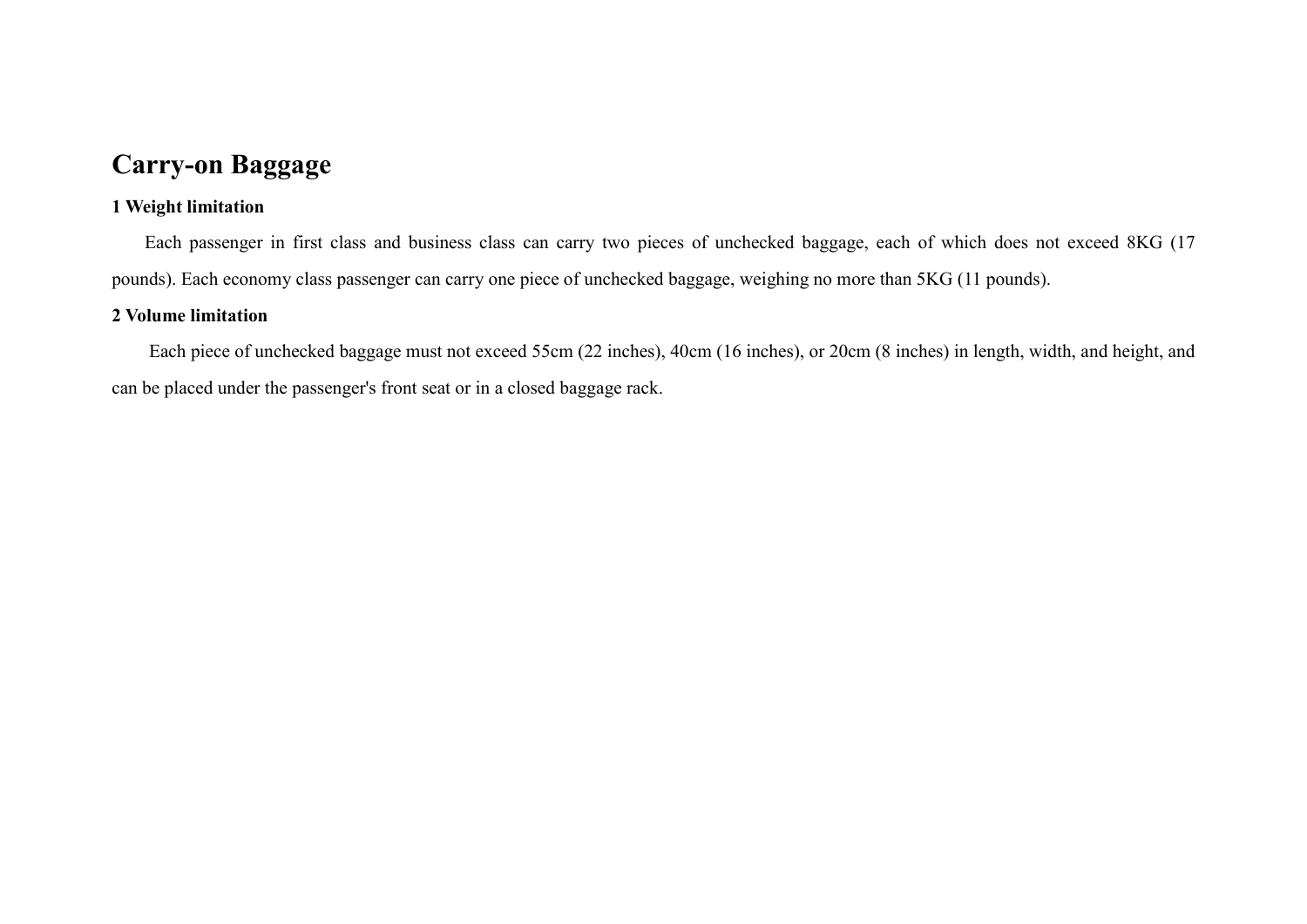# **Free checked baggage**

1 Weight concept (WEIGHT CONCEPT)

#### 1.1 Scope of application

Shandong Airlines implements weight concept free baggage allowance on domestic flights.

1.2 Free baggage allowance

a) The free baggage allowance for passengers holding adult or child tickets is: 40KG (88 pounds) for first class passengers, 30KG (66 pounds) for business class passengers, 25KG (55 pounds) for premium economy class passengers, and 20KG (44 pounds) for economy class passengers.

b) The free baggage allowance for passengers holding infant tickets for domestic flights is 10KG (22 pounds).

c) Air China Platinum Card passengers will have 30KG (66 pounds) of free baggage allowance added to the original free baggage allowance when taking the actual flights operated by SDA.

d) Air China Gold Card passengers will have 20KG (44 pounds) of free baggage allowance added to the original free baggage allowance when taking the actual flights operated by SDA.

e) Air China Silver Card passengers will have 20KG (44 pounds) of free baggage allowance added to the original free baggage allowance when taking the actual flights operated by SDA.

2 Piece concept (PIECE CONCEPT)

Shandong Airlines implements piece concept free baggage allowance on international and regional flights, which are divided into regional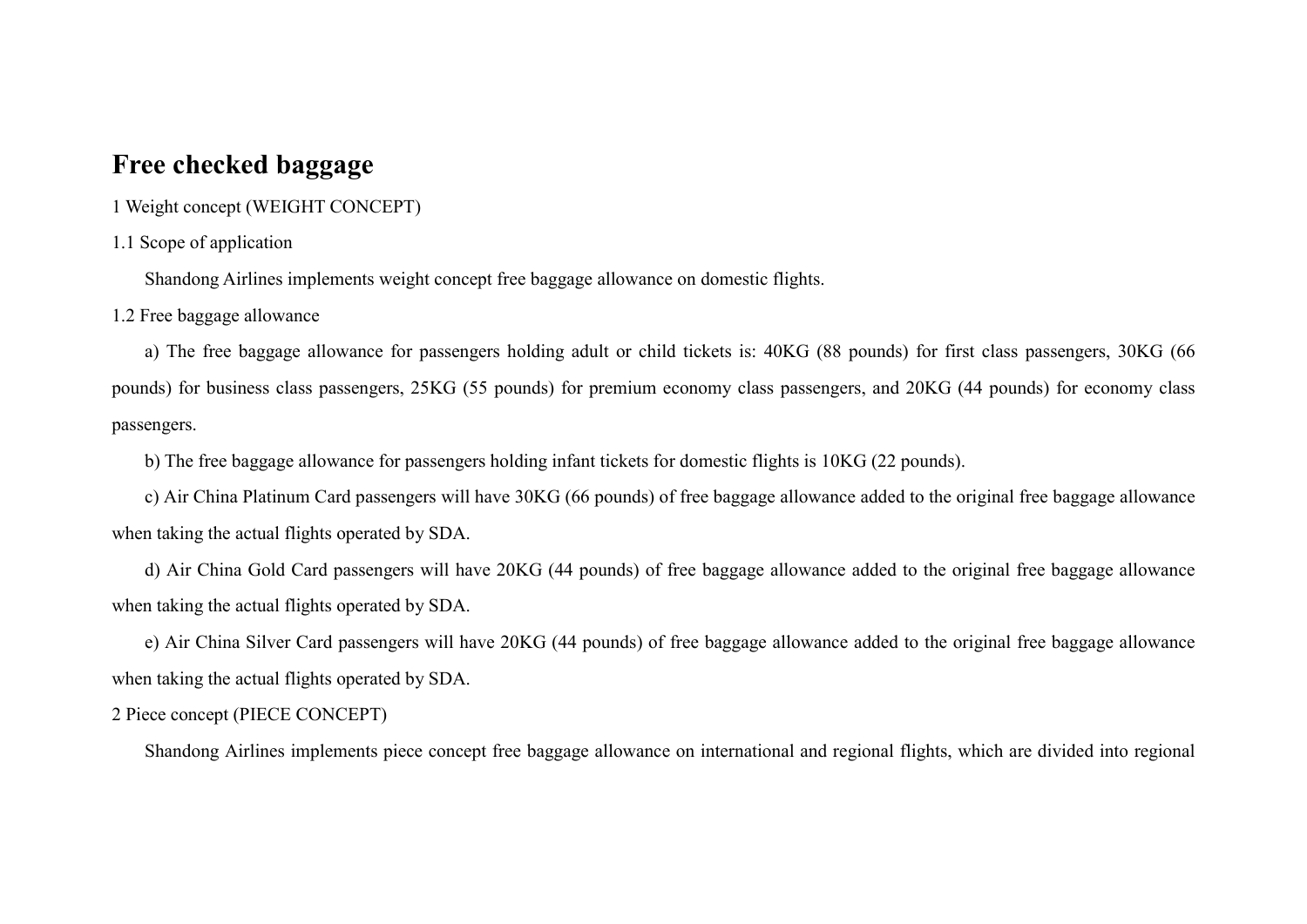one-piece-concept baggage and regional two-piece-concept baggage rules.

2.1 Regional one-piece-concept baggage rules

a) Applicable routes

1) Routes between IATA TC1 and TC2;

2) Routes between IATA TC1 and TC3;

3) Routes between Japan and IATA TC1, TC2, and TC3 via mainland China (only for the entire route actually carried by Shandong Airlines);

4) Routes between mainland China and Japan;

b) Specific rules

1) First class and business class passengers holding adult or child tickets can check in two pieces of baggage for free. Each piece of baggage shall not exceed 32 kg (70 lbs), and the sum of the three sides of each piece of baggage shall not exceed 158 cm (62 inches).

2) Economy class passengers holding adult or child tickets can check in two pieces of baggage for free. Each piece of baggage shall not exceed 23 kg (50 lbs), and the sum of the three sides of each piece of baggage must not exceed 158 cm (62 inches).

3) Passengers holding infant tickets (regardless of class) can check one piece of baggage for free. The weight must not exceed 23 kg (50 lbs), and the sum of the three sides must not exceed 115 cm (45 inches). In addition, a foldable stroller or cradle can be checked in for free. If the cabin capacity permits, it can be brought into the cabin with the permission of the purser.

4) Air China Platinum Card, Gold Card, and Silver Card passengers will add 1 piece of free baggage to the free baggage allowance of the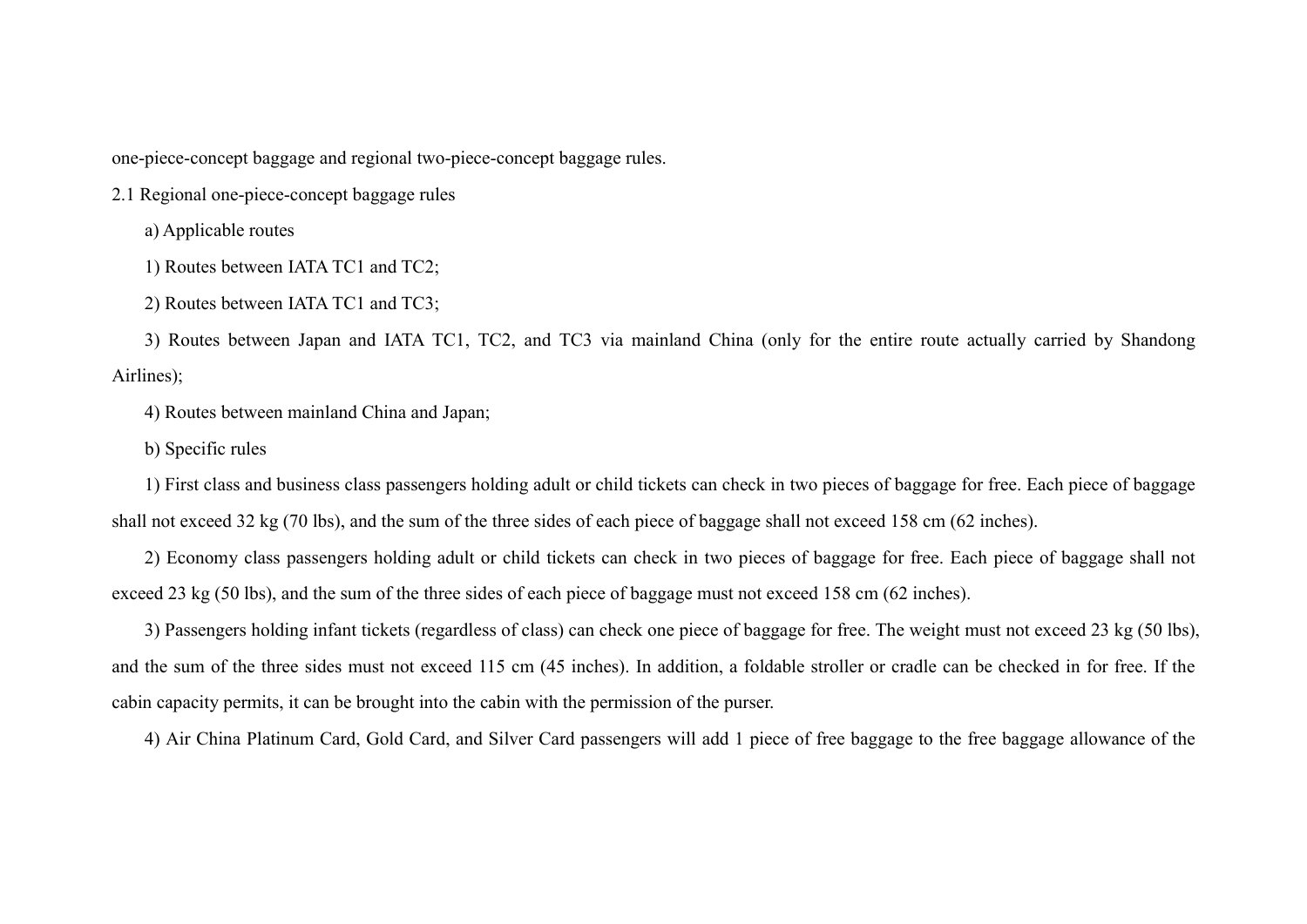original class when taking the actual flights operated by SDA.

2.2 Regional two-piece-concept baggage rules

a) Applicable routes

1) Routes between IATA TC1 and TC2;

2) Routes within IATA TC2;

3) Routes within IATA TC3, excluding the route within mainland China;

b) Specific rules

1) First class and business class passengers holding adult or child tickets can check in two pieces of baggage for free. Each piece of baggage shall not exceed 32 kg (70 lbs), and the sum of the three sides of each piece of baggage shall not exceed 158 cm (62 inches).

2) Economy class passengers holding adult or child tickets can check in two pieces of baggage for free. Each piece of baggage shall not exceed 23 kg (50 lbs), and the sum of the three sides of each piece of baggage must not exceed 158 cm (62 inches).

3) Passengers holding infant tickets (regardless of class) can check one piece of baggage for free. The weight must not exceed 23 kg (50 lbs), and the sum of the three sides must not exceed 115 cm (45 inches). In addition, a foldable stroller or cradle can be checked in for free. If the cabin capacity permits, it can be brought into the cabin with the permission of the purser.

4) Air China Platinum Card, Gold Card, and Silver Card passengers will add 1 piece of free baggage to the free baggage allowance of the original class when taking the actual flights operated by SDA.

2.3 The following items, regardless of their actual size, can be regarded as a piece of baggage with the sum of three sides not exceeding 158cm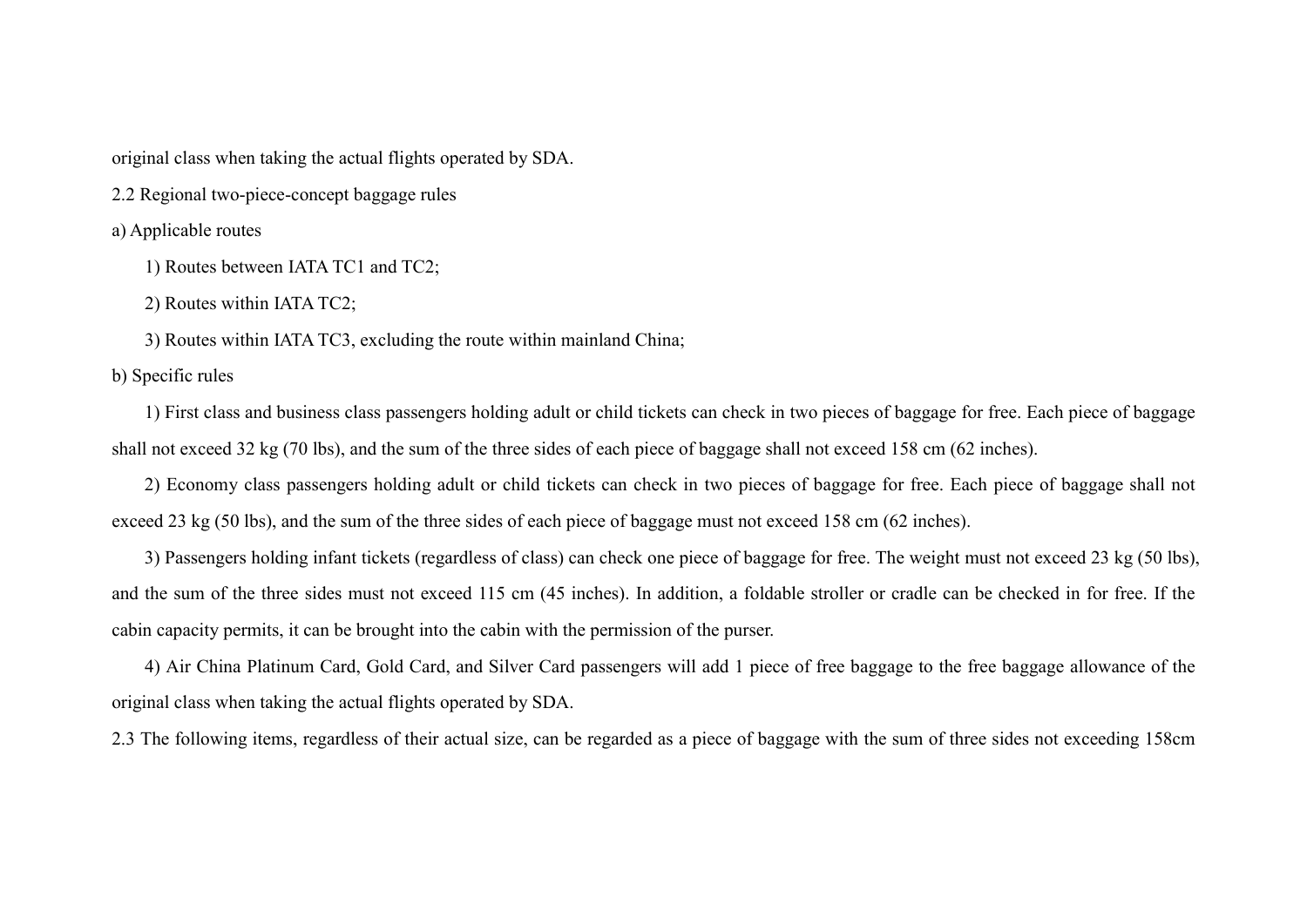(62 inches).

a) A sleeping bag or bedding.

b) A rucksack.

c) A pair of skis with a pair of ski poles and a pair of ski boots, or a pair of skis and a pair of snow boots.

d) A golf bag, including golf clubs and a pair of golf shoes.

e) A duffel bag or a B-4 type bag.

f) A properly packaged bicycle (single-seated bicycle or racing bicycle, not driven by a motor), with the handlebars fixed on the side and the pedals removed.

g) A pair of standard water skis or a pair of obstacle water skis.

h) The number of properly packaged fishing gear does not exceed two fishing rods, one reel, one dip net, one pair of fishing shoes and one fishing gear box.

i) Sports guns, the quantity does not exceed one rifle box, the internal rifle does not exceed two, the bullet does not exceed 5KG, one shooting mat, one silencer and small rifle tools or two shotguns and two shotgun boxes or one pistol box with no more than five pistols inside, bullets no more than 5KG (11 pounds), a silencer, a pistol telescope and small pistol tools.

j) Any portable musical instrument with a length not exceeding 100cm (40 inches).

3 Combined calculation of free baggage allowance

If two (including) or more accompanying passengers taking the same flight to the same destination go through the baggage check-in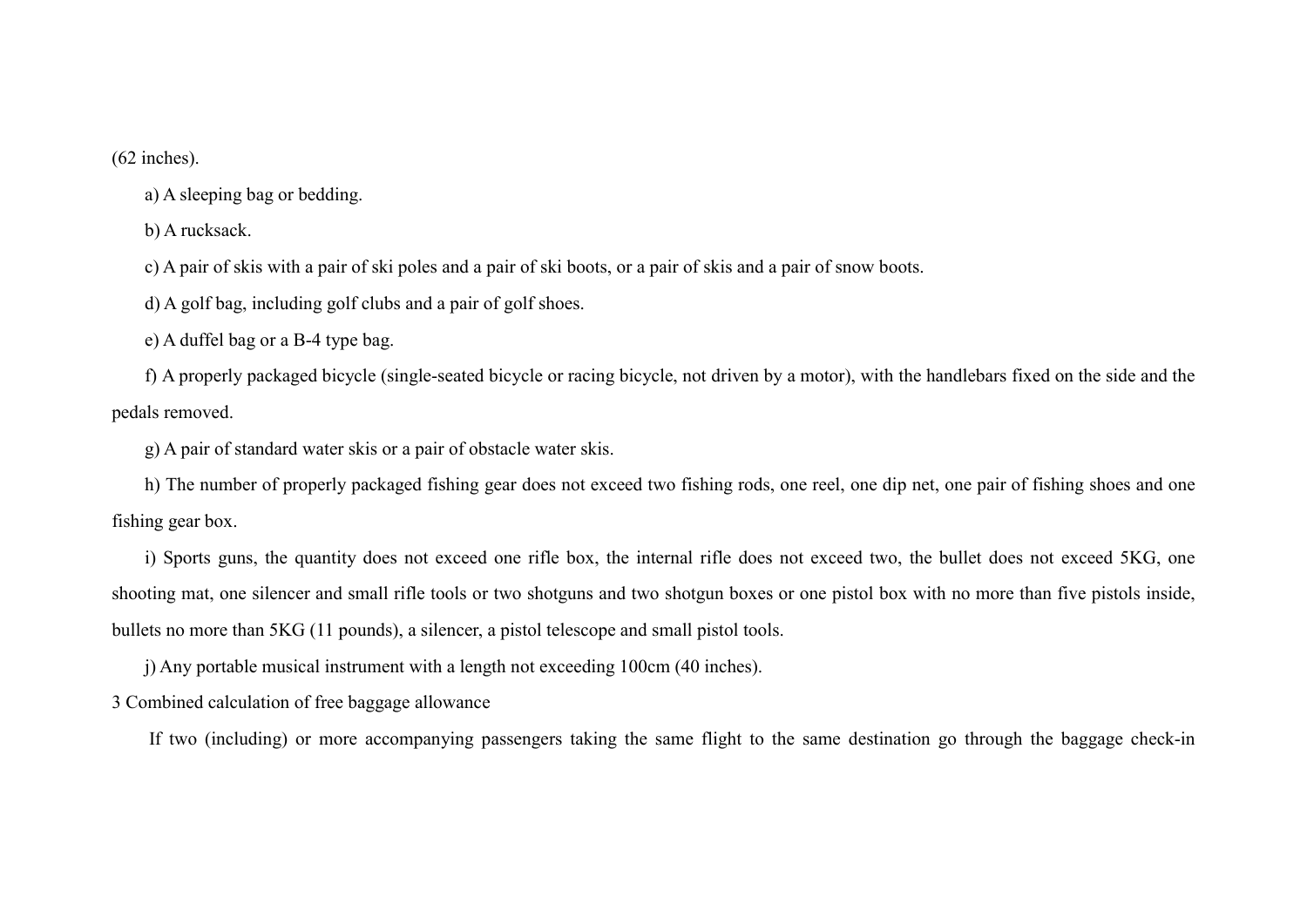procedures at the same time and at the same place, their free baggage allowance can be combined in accordance with their respective fare class standards.

#### 4 Other rules

a) The whole trip is all carried by Shandong Airlines or connection transportation connecting operated by Shandong Airlines and Air China. Regardless of whether there is a stopover, the free baggage allowance for the whole trip shall be carried out according to the free baggage allowance standard for the higher allowance segment.

b) For the connection transportation connecting carried by Shandong Airlines and foreign airlines (excluding Air China) for the whole trip, the free baggage allowance shall be implemented in accordance with the standard of each flight segment.

c) Passengers voluntarily raise or lower the cabin class, and the free baggage allowance shall be handled according to the free baggage allowance stipulated by the changed cabin class; passengers who involuntarily raise or lower the cabin class still enjoy the free baggage allowance stipulated by the original ticket cabin class.

d) The free baggage allowance for passengers with additional occupied seats is determined according to the fare class and the number of occupied seats.

e) There is no free baggage allowance for additional occupied seat baggage. The weight of the baggage occupied each seat shall not exceed 75KG (165 pounds), and the length, width and height shall not exceed 100CM (40 inches), 60CM (24 inches), 40CM (16 inches).

f) The free baggage allowance for stretcher passengers on weight concept routes is 60 kg (132 lbs), and the length, width and height of each piece of baggage shall not exceed 100 cm (40 inches), 60 cm (24 inches), or 40 cm (16 inches); The free baggage allowance for stretcher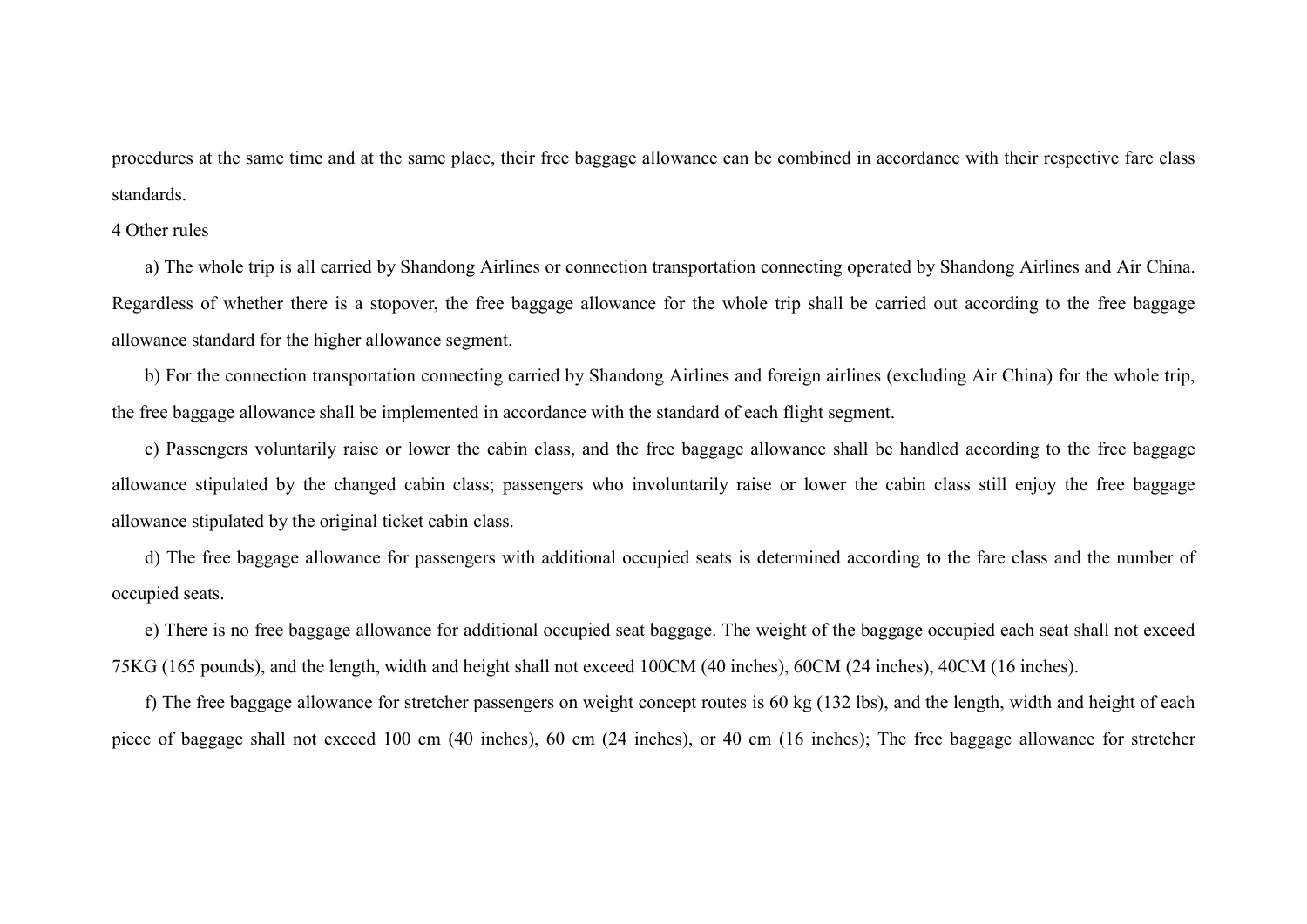passengers with piece concept is 3 pieces, each piece shall not exceed 23 kilograms (50 pounds), and the sum of the three sides of each piece of baggage shall not exceed 158 cm (62 inches).

g) The weight of each piece of checked baggage for domestic transportation cannot exceed 45KG (99 pounds), and the weight of each piece of checked baggage for international transportation cannot exceed 32KG (70 pounds).

h) Charter flight transportation shall be carried out in accordance with the relevant provisions in the charter flight agreement.

i) Temporary promotion routes or products are not restricted by the rules of this chapter, and the relevant company documents shall prevail.

# Oversized baggage

#### 1 General rules

a) The passenger shall pay the excess baggage fee when the weight, size or number of checked baggage exceeds the free baggage allowance standard. The excess baggage fee is calculated based on the origin and destination of the passenger's checked baggage transport segment.

b) The excess baggage fee for domestic routes of Shandong Airlines adopts the weight concept charging standard, and the international and regional routes adopt the piece concept charging standard.

2 Excess baggage rates

2.1 Domestic routes

a) The whole trip is transported on domestic routes, and the excess baggage charges are in accordance with the relevant provisions of the "Civil Aviation Passenger and Baggage Domestic Transportation Regulations of China", that is, the excess baggage rate is calculated based on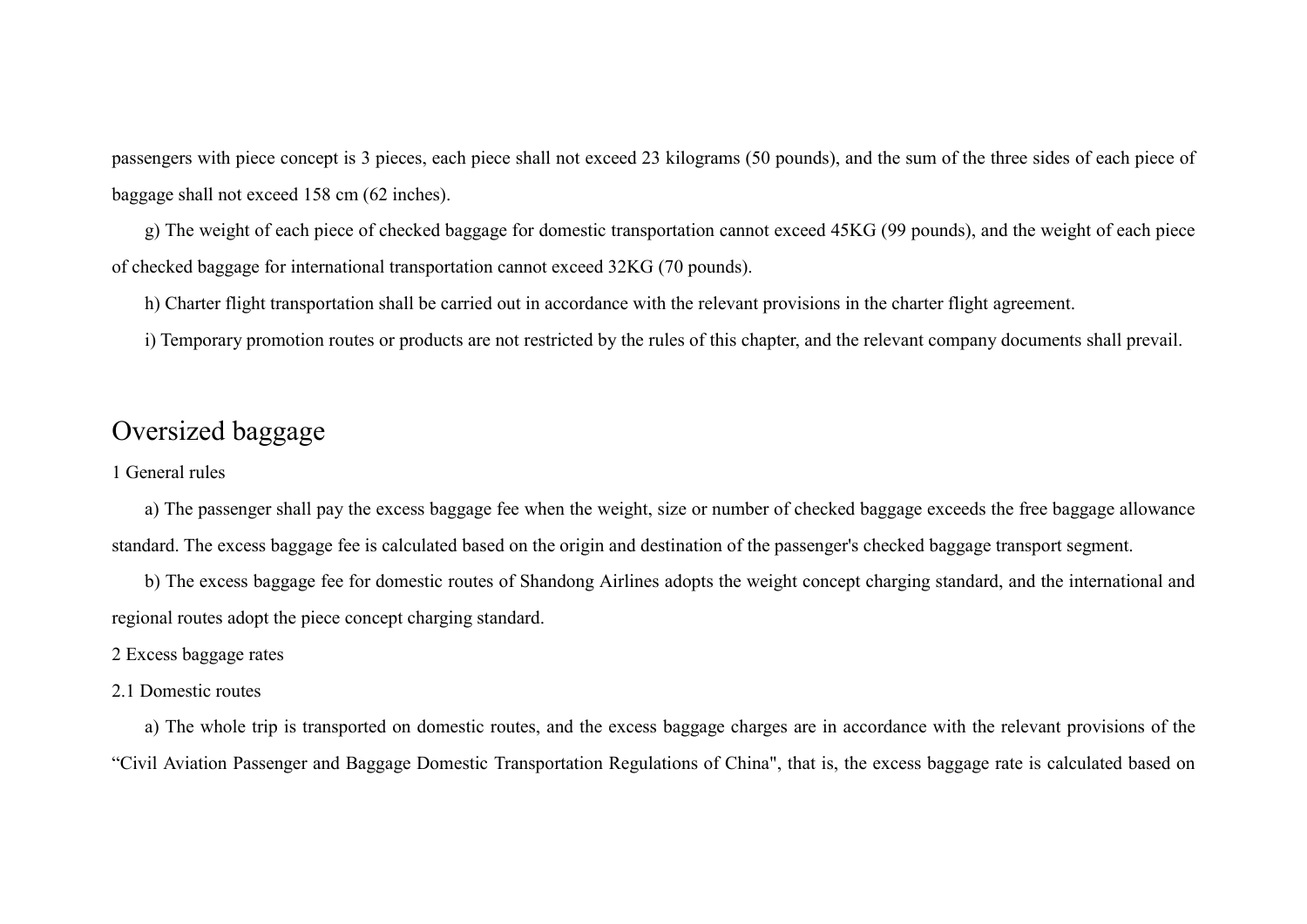1.5% of the published maximum non-stop, one-way, adult, and economy class fare per kilogram.

b) Excess baggage fee = (weight of checked baggage-applicable free baggage allowance)  $\times$  applicable excess baggage rate

2.2 International and regional routes

According to the "General Checked Baggage Exceeding Allowance (Overweight, Oversize, Exceeded-pieces) Charge Standard List of SDA", see Table 1.

2.3 Mixed routes

After calculating the free baggage allowance, the piece and weight concept mixed routes or connection routes with different cabin classes with reference to the Free Checked Baggage mixed other requirements a) and b), the excess baggage shall be calculated in accordance with 2.1 and 2.2 of this chapter.

## 2.4 Special baggage

According to "Special Baggage Charge Standard List of SDA.", see Table 2.

| п<br>J.<br>., |  |
|---------------|--|
|---------------|--|

General Checked Baggage Exceeding Allowance (Overweight, Oversize, Over-pieces) Charge Standard List of SDA

|                                      | ັບ                                      |                                                                        |            |    |  |  |  |
|--------------------------------------|-----------------------------------------|------------------------------------------------------------------------|------------|----|--|--|--|
| Weight concept                       |                                         |                                                                        |            |    |  |  |  |
| Domestic transportation              | International transportation            |                                                                        |            |    |  |  |  |
| The excess rate for each piece of    | General baggage excess charges standard | <b>RMB</b>                                                             | <b>USD</b> |    |  |  |  |
| general baggage: Calculated per      | Overweight but not oversize             |                                                                        |            | 30 |  |  |  |
| kilogram based on 1.5% of the        |                                         | $23KG\leq W \leq 28KG$ ; $60CM \leq S \leq 158CM$                      | 190        |    |  |  |  |
| normal economy class fare of the     | Within allowable pieces                 | Overweight but not oversize                                            |            |    |  |  |  |
| direct flight applicable on the day  |                                         | 28KG <w≤32kg; 60cm≤s≤158cm<="" td=""><td>490</td><td>75</td></w≤32kg;> | 490        | 75 |  |  |  |
| the excess baggage ticket is issued, |                                         | Not overweight but oversize                                            | 490        | 75 |  |  |  |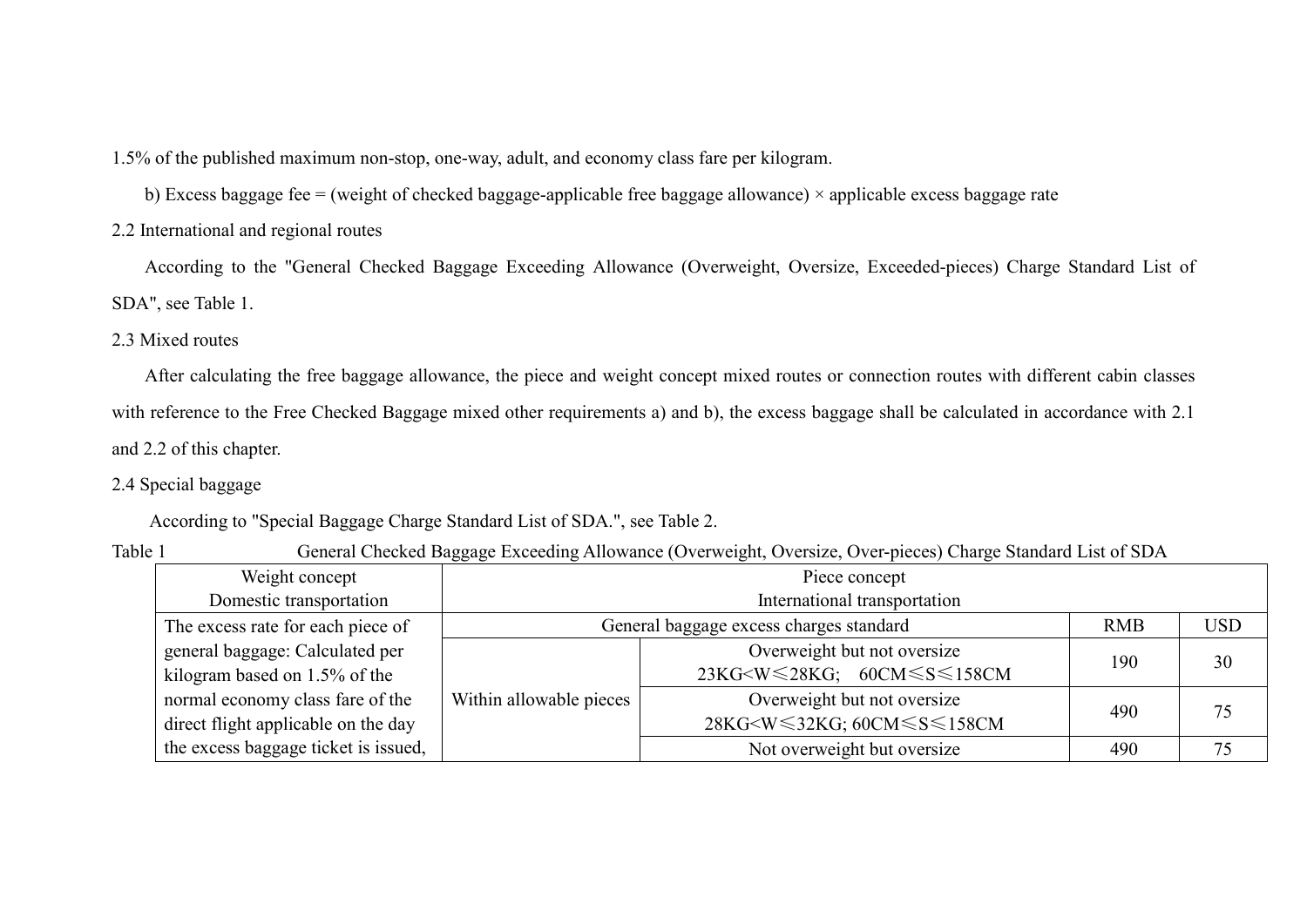| with RMB as the unit, rounding off |                                                                                                             | 2KG ≤ W ≤ 23KG; 158CM < S ≤ 203CM                                  |      |     |  |  |  |
|------------------------------------|-------------------------------------------------------------------------------------------------------------|--------------------------------------------------------------------|------|-----|--|--|--|
| the mantissa.                      |                                                                                                             | Overweight and oversize                                            | 700  | 110 |  |  |  |
|                                    |                                                                                                             | 23KG <w≤32kg; 158cm<s≤203cm<="" td=""><td></td><td></td></w≤32kg;> |      |     |  |  |  |
|                                    |                                                                                                             | The first exceeded baggage                                         | 700  | 110 |  |  |  |
|                                    | Exceeded allowable<br>pieces<br>$2KG \leq W \leq 32KG$<br>$60CM \leq S \leq 203CM$                          | The second exceeded baggage                                        | 1000 | 155 |  |  |  |
|                                    |                                                                                                             | The third exceeded baggage                                         | 1500 | 230 |  |  |  |
|                                    |                                                                                                             | The fourth exceeded baggage                                        | 2200 | 340 |  |  |  |
|                                    |                                                                                                             | The fifth exceeded baggage                                         | 3100 | 480 |  |  |  |
|                                    |                                                                                                             | The sixth and more exceeded baggage                                | 4500 | 690 |  |  |  |
|                                    | When foreign non-US dollar sales units charge excess baggage fees, they shall convert US dollars into local |                                                                    |      |     |  |  |  |
|                                    | currency at the exchange rate of the day.                                                                   |                                                                    |      |     |  |  |  |

| Table 2 | Special Baggage Charge Standard List of SDA                                                                                          |                               |                                         |                                                               |               |            |                                          |
|---------|--------------------------------------------------------------------------------------------------------------------------------------|-------------------------------|-----------------------------------------|---------------------------------------------------------------|---------------|------------|------------------------------------------|
|         | Special baggage name                                                                                                                 | Is it included<br>in the free |                                         |                                                               |               |            |                                          |
| No.     |                                                                                                                                      |                               | Weight<br>concept in                    | Piece concept in international and regional<br>transportation |               |            | Restrictions                             |
|         |                                                                                                                                      | baggage                       | domestic<br>allowance<br>transportation |                                                               | Standard fees |            |                                          |
|         |                                                                                                                                      |                               |                                         | Weight restriction                                            | <b>RMB</b>    | <b>USD</b> |                                          |
|         | Assistive equipment (refers to manual/electric                                                                                       |                               |                                         |                                                               |               |            | Each<br>passenger is                     |
|         | wheelchairs, and only for passengers requiring<br>wheelchairs), ashes, foldable strollers or cradles<br>(for infant passengers only) | NO                            |                                         |                                                               |               |            | limited to one<br>piece, and<br>disabled |
|         |                                                                                                                                      |                               |                                         |                                                               |               |            | athletes can                             |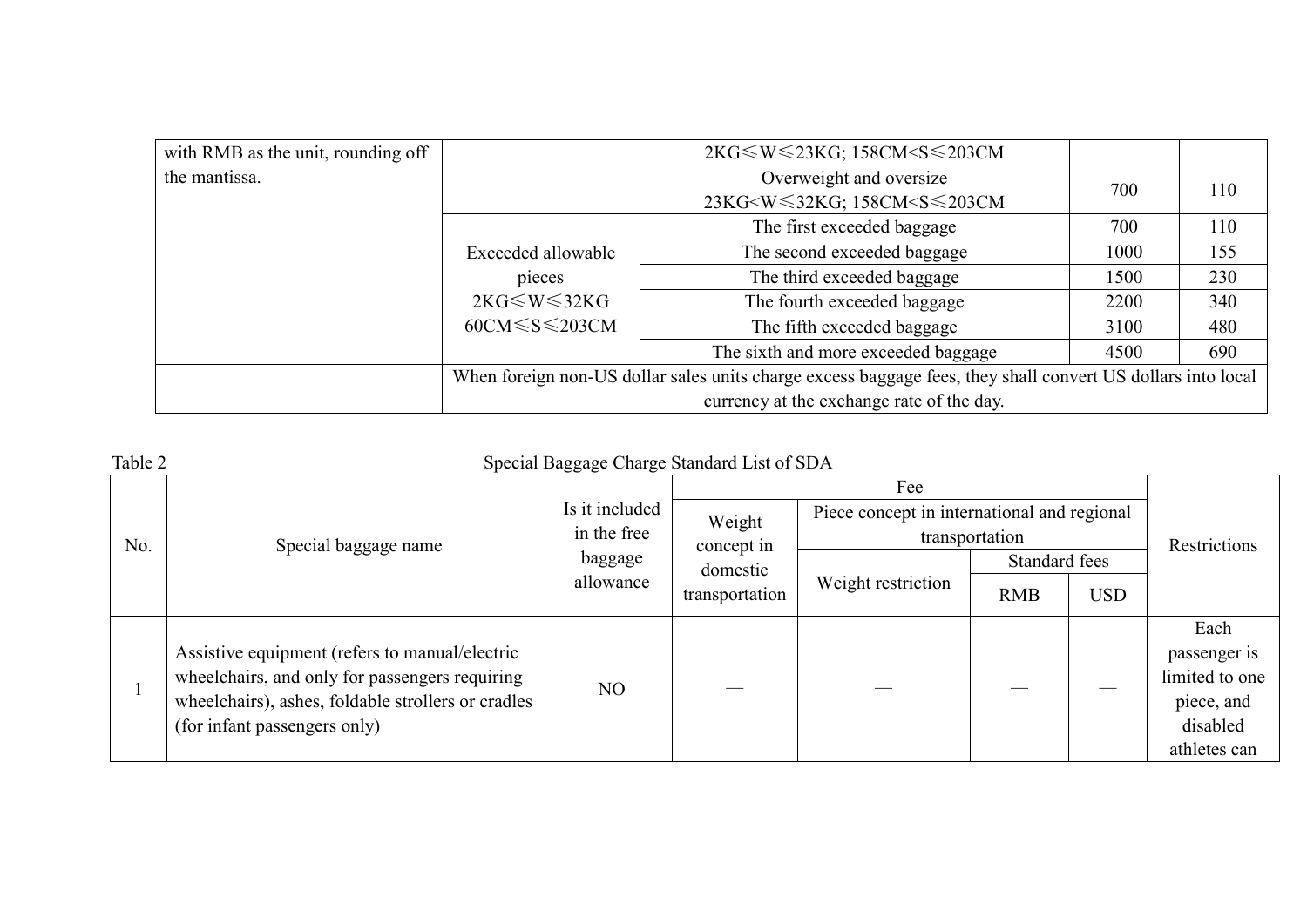|                |                                                                                                                                                                                                                                                                                                                                                                                                                                                                                                                     |                |                                                                                     |               |                                                                                                                                                                                                                                                          |                       |     | check in two<br>wheelchairs.           |
|----------------|---------------------------------------------------------------------------------------------------------------------------------------------------------------------------------------------------------------------------------------------------------------------------------------------------------------------------------------------------------------------------------------------------------------------------------------------------------------------------------------------------------------------|----------------|-------------------------------------------------------------------------------------|---------------|----------------------------------------------------------------------------------------------------------------------------------------------------------------------------------------------------------------------------------------------------------|-----------------------|-----|----------------------------------------|
| 2              | Golf equipment, ski/water ski equipment (not<br>including skis/water skis), bowling equipment,<br>bicycles, roller skating/skateboard equipment,<br>sleeping bags, backpacks, diving equipment,<br>archery equipment, hockey equipment, camping<br>equipment, parachutes (including Para gliders),<br>tennis equipment, climbing equipment, fishing<br>gear, musical instruments, assistive equipment<br>(referring to wheelchairs checked by healthy<br>people), foldable cribs, foldable strollers or<br>cradles. | <b>YES</b>     | Excess<br>baggage fee<br>will be<br>charged<br>according to<br>the actual<br>weight |               | It can be included in the free checked<br>baggage allowance, and the excess part will<br>be charged according to the corresponding<br>standards in the "General Checked Baggage<br>Exceeding Allowance (Overweight,<br>Oversize, Exceeded-pieces) Charge | Standard List of SDA" |     | Counted as<br>free checked<br>baggage. |
| $\overline{3}$ | Media equipment (including instruments and                                                                                                                                                                                                                                                                                                                                                                                                                                                                          | N <sub>O</sub> |                                                                                     | Each          | $2KG \leq W \leq$<br>23KG                                                                                                                                                                                                                                | 490                   | 75  |                                        |
|                | electrical appliances)                                                                                                                                                                                                                                                                                                                                                                                                                                                                                              |                | Excess                                                                              | piece         | $23KG\leq W \leq$<br>32KG                                                                                                                                                                                                                                | 3900                  | 600 |                                        |
|                | Firearms                                                                                                                                                                                                                                                                                                                                                                                                                                                                                                            | N <sub>O</sub> | baggage fee is<br>charged                                                           | Each          | $2KG \leq W \leq$<br>23KG                                                                                                                                                                                                                                | 1300                  | 200 |                                        |
| $\overline{4}$ |                                                                                                                                                                                                                                                                                                                                                                                                                                                                                                                     |                | according to<br>actual weight                                                       | piece         | $23KG\leq W \leq$<br>32KG                                                                                                                                                                                                                                | 2600                  | 400 |                                        |
| 5              | <b>Bullet</b>                                                                                                                                                                                                                                                                                                                                                                                                                                                                                                       | N <sub>O</sub> |                                                                                     | Each<br>piece | $2KG \leq W \leq$<br>5KG                                                                                                                                                                                                                                 | 1300                  | 200 | Each person is<br>limited to 5 kg      |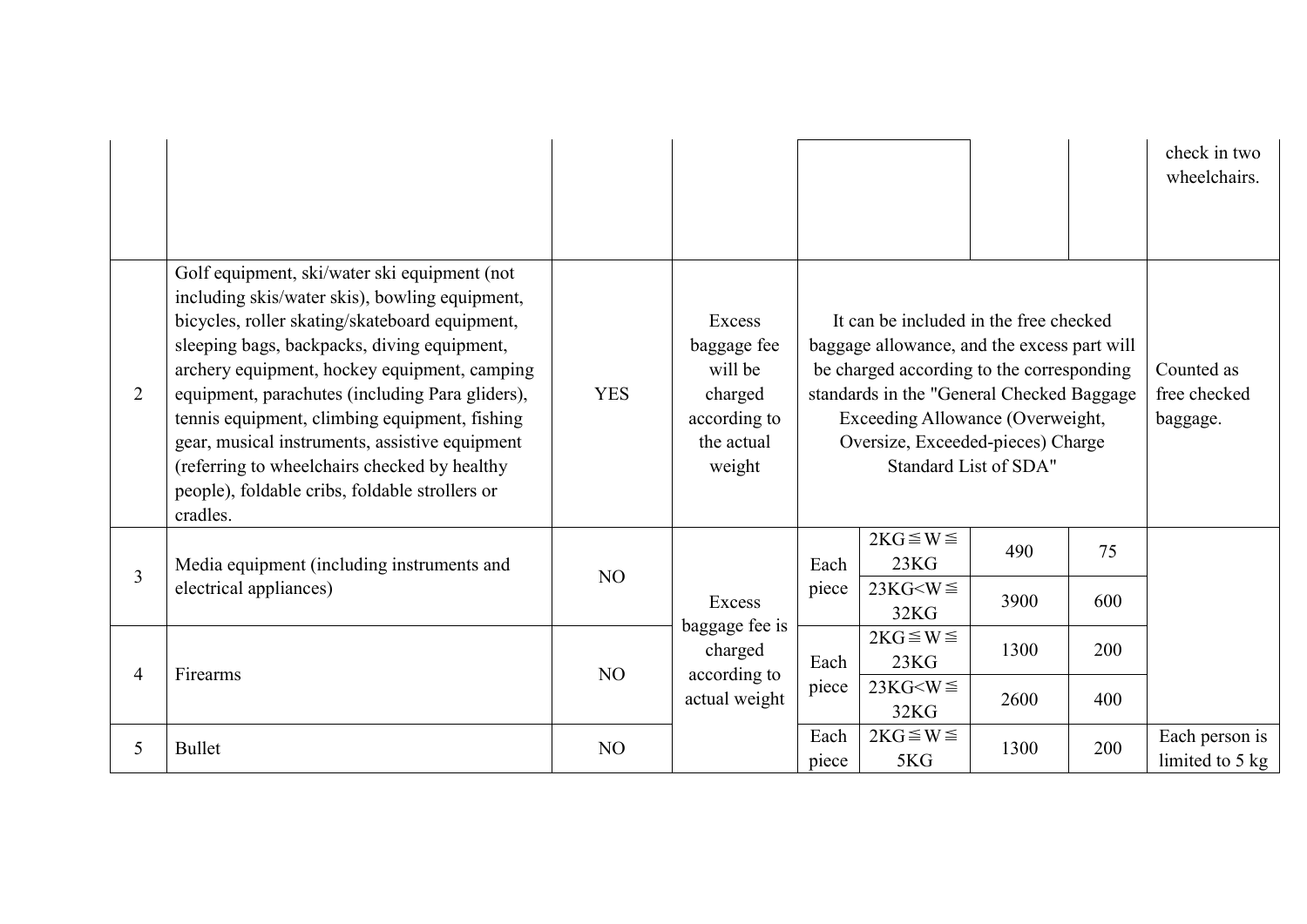|                |                                                                                                    |    |                               |                |                           |      |     | and packed<br>separately.                                                                                                                 |                           |      |     |  |
|----------------|----------------------------------------------------------------------------------------------------|----|-------------------------------|----------------|---------------------------|------|-----|-------------------------------------------------------------------------------------------------------------------------------------------|---------------------------|------|-----|--|
|                | Kayak (canoe), hang gliding equipment,<br>sled/water ski                                           |    |                               | Each           | $2KG \leq W \leq$<br>23KG | 2600 | 400 | One piece per<br>person<br>When the<br>paddle is<br>packed with<br>the kayak<br>(canoe), it is<br>regarded as<br>one piece of<br>baggage. |                           |      |     |  |
| 6              |                                                                                                    |    |                               | piece          | $23KG< W \leq$<br>32KG    | 3900 | 600 |                                                                                                                                           |                           |      |     |  |
|                |                                                                                                    |    |                               |                | $2KG \leq W \leq$<br>23KG | 2600 | 400 |                                                                                                                                           |                           |      |     |  |
| $\overline{7}$ | Surfboard, windsurfing gear, rubber boat or boat                                                   |    | Excess                        | Each<br>piece  | $23KG< W \leq$<br>32KG    | 3900 | 600 |                                                                                                                                           |                           |      |     |  |
|                |                                                                                                    | NO |                               |                | $32KG< W \leq$<br>45KG    | 5200 | 800 |                                                                                                                                           |                           |      |     |  |
|                |                                                                                                    |    | baggage fee is<br>charged     |                | $2KG \leq W \leq$<br>23KG | 1300 | 200 |                                                                                                                                           |                           |      |     |  |
| 8              | Pole                                                                                               |    | according to<br>actual weight | Each<br>piece  | $23KG< W \leq$<br>32KG    | 2600 | 400 |                                                                                                                                           |                           |      |     |  |
|                |                                                                                                    |    |                               |                | $32KG< W \leq$<br>45KG    | 3900 | 600 |                                                                                                                                           |                           |      |     |  |
| 9              | Javelins, individually packaged rowing                                                             |    |                               |                |                           |      |     | Each                                                                                                                                      | $2KG \leq W \leq$<br>23KG | 1300 | 200 |  |
|                | equipment or paddles, horse riding equipment                                                       |    |                               | piece          | $23KG< W \leq$<br>32KG    | 2600 | 400 |                                                                                                                                           |                           |      |     |  |
| 10             | Domestic pet cats and pet dogs (excluding dogs<br>that are aggressive or easy to hurt people, such | NO |                               | Each<br>contai | $2KG \leq W \leq$<br>8KG  | 3900 | 600 | The weight<br>includes the                                                                                                                |                           |      |     |  |
|                | as Tibetan mastiffs and bulldogs)                                                                  |    |                               | ner            | $8KG< W \leq$             | 5200 | 800 | total weight of                                                                                                                           |                           |      |     |  |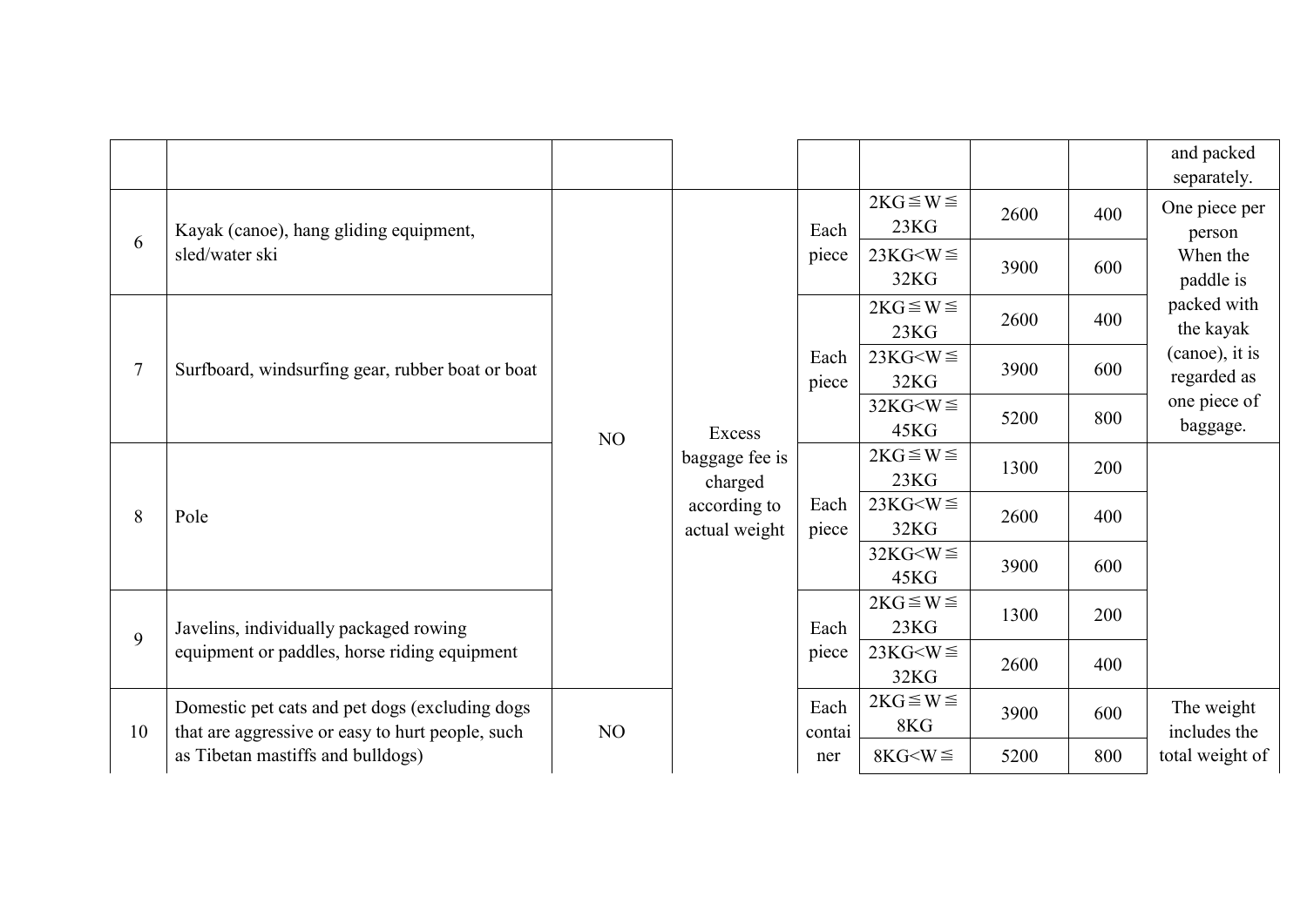|     |                                                                                                                                                 |  | 23KG |                           |      | the small |                                       |
|-----|-------------------------------------------------------------------------------------------------------------------------------------------------|--|------|---------------------------|------|-----------|---------------------------------------|
|     |                                                                                                                                                 |  |      | $23KG\leq W \leq$<br>32KG | 7800 | 1200      | animal, its<br>container and<br>food. |
| Rem | There is no charge for oversized special baggage (the sum of the three sides must not exceed 203cm), and the overweight is charged according to |  |      |                           |      |           |                                       |
| ark | this table.                                                                                                                                     |  |      |                           |      |           |                                       |

# Special baggage

# 1 Special baggage

# 1.1 Golf equipment

# 1.1.1 General rules

a) A set of golf equipment refers to equipment that does not exceed a golf bag and a pair of golf shoes.

b) Golf equipment can only be transported as checked baggage.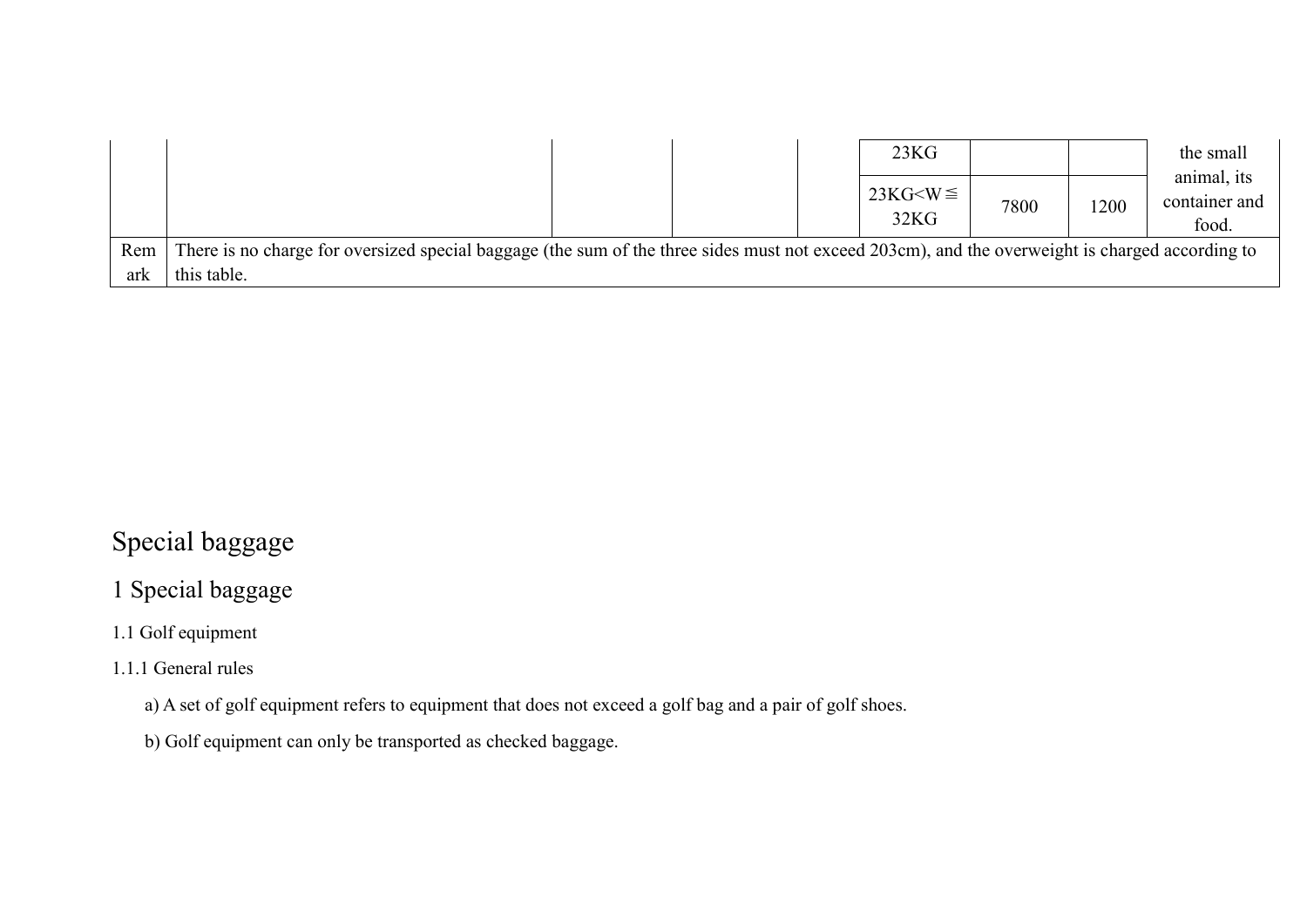c) Only one set of golf equipment checked by each passenger enjoys a special fare.

#### 1.1.2 Charging standards

See "Special Baggage Charge Standard List of SDA".

- 1.2 Ski/water ski equipment
- 1.2.1 General rules

a) A set of ski equipment includes: a pair of skis, a pair of poles and a pair of snow boots or a snowboard, a pair of snow boots; a set of water ski equipment includes only one water ski.

b) Ski/water ski equipment can only be transported as checked baggage.

- c) Only one set of ski/water ski equipment checked by each passenger enjoys a special fare.
- 1.2.2 Charging standards

See "Special Baggage Charge Standard List of SDA".

- 1.3 Surfboards and windsurfing equipment
- 1.3.1 General rules

a) Surfboards and windsurfing boats can only be transported as checked baggage, and each passenger can only check one surfboard or windsurfing boat.

b) Passengers consigning surfboards and windsurfing boats must mention at the time of seat reservation or ticket purchase, with the prior approval of SDA.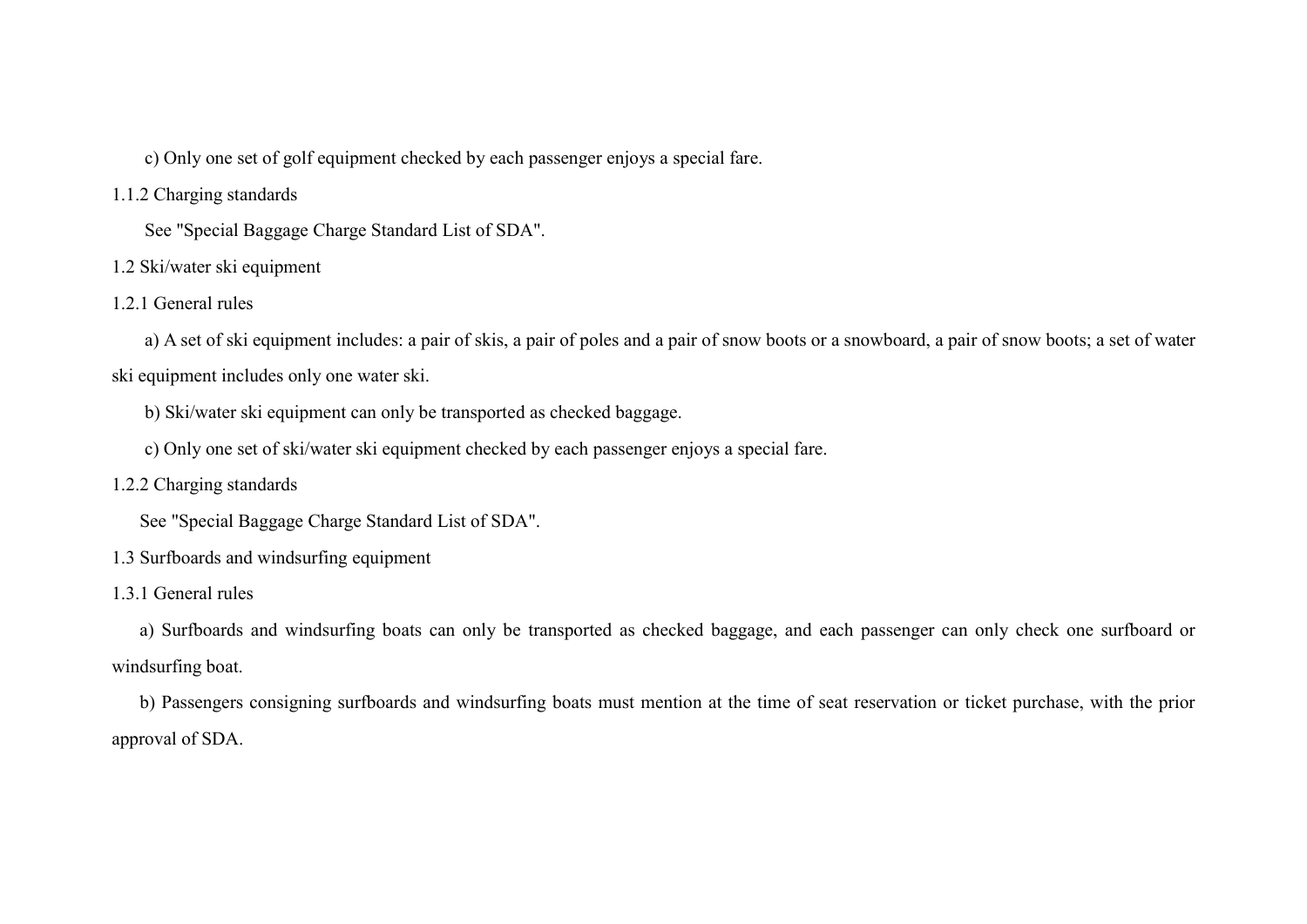- c) SDA may refuse to accept them when the aircraft conditions are not suitable for the transportation of surfboards and windsurfing boats.
- d) Surfboards and windsurfing boats are not included in the passenger's free baggage allowance, and are charged as excess baggage.
- 1.3.2 Charging standards
	- See "Special Baggage Charge Standard List of SDA".
- 1.4 Kayak
- 1.4.1 General rules
	- a) Kayaks can only be transported as checked baggage, and each passenger can only check one kayak.
	- b) Passengers consigning kayaks must make a request at the time of seat reservation or ticket purchase, with the prior approval of SDA.
	- c) SDA may refuse to accept it when the aircraft type is not suitable for the carriage of kayaks.
	- d) Kayak is not included in the free baggage allowance, and is charged as excess baggage.
- 1.4.2 Charging standards
	- See "Special Baggage Charge Standard List of SDA".
- 1.5 Pole
- 1.5.1 General rules
	- a) Pole can only be transported as checked baggage.
	- b) Passengers consigning poles must be mentioned at the time of seat reservation or ticket purchase, with the prior approval of SDA.
	- c) SDA may refuse to accept it when the aircraft type is not suitable for transporting poles.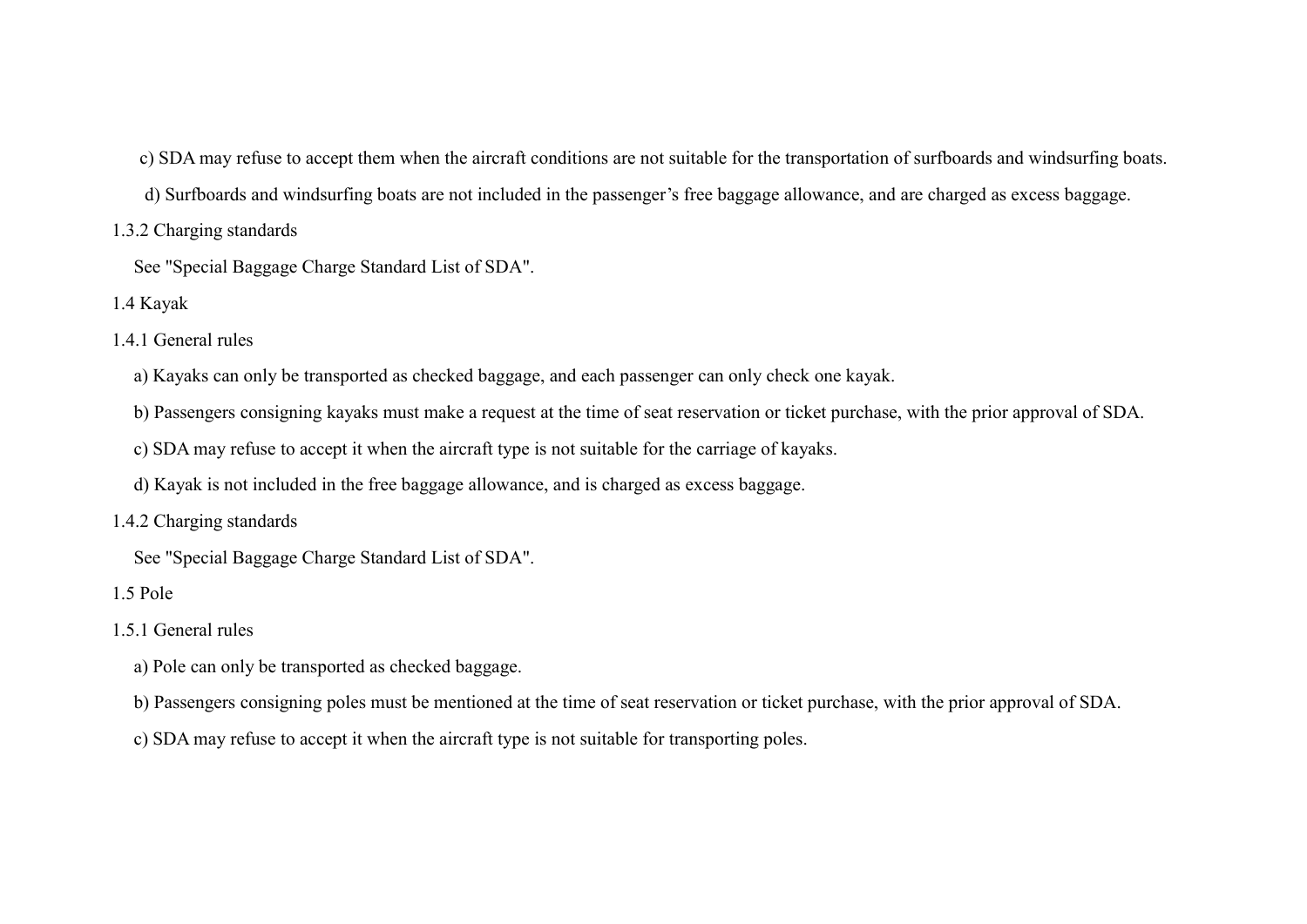d) Pole will not be included in the free baggage allowance and will be charged as excess baggage.

1.5.2 Charging standards

See "Special Baggage Charge Standard List of SDA".

1.6 Bowling

a) A set of bowling equipment includes a bowling bag, a bowling ball, and a pair of bowling shoes.

b) Bowling balls can only be transported as checked baggage.

c) A set of bowling equipment can be included in the free baggage allowance, and the excess part will be charged as excess baggage.

1.7 Precision instruments, electrical appliances, etc.

a) Precision instruments, electrical appliances, etc., such as televisions, stereos, washing machines, refrigerators, desktop computers, tape recorders, DVD players, etc., should be transported as cargo. If it is used for baggage transportation, it shall be approved by SDA.

b) If transported as checked baggage, precision instruments, electrical appliances and other items must have factory packaging or packaging accepted by SDA.

c) The weight of such items as precision instruments and electrical appliances shall not be included in the passenger's free baggage allowance, and shall be paid as excess baggage. The piece concept charging standard shall refer to the "Media equipment (including instruments and electrical appliances)" of the "Special Baggage Charge Standard List of SDA".

d) For accepting such items, SDA only assumes the responsibility for general checked baggage. 1.8 Bicycle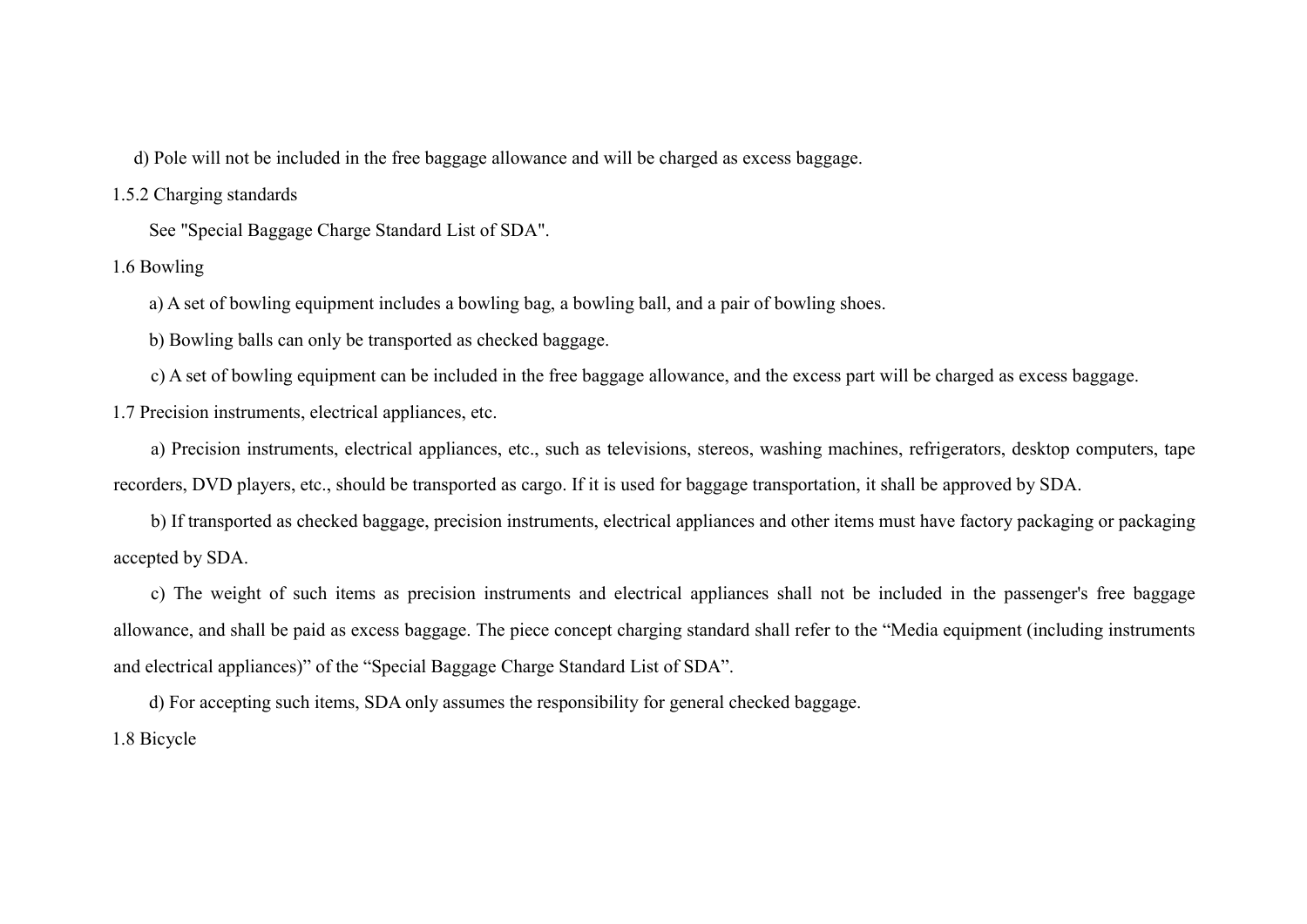a) Bicycle refers to a single-seated non-motor driven bicycle or racing bicycle.

b) Each passenger is limited to take one bicycle, which can only be transported as checked baggage.

c) The weight of the bicycle can be combined with the passenger's free baggage allowance.

d) The bicycle must be properly packed, the handlebars are fixed on the side, and the pedals are removed.

e) Bicycles other than those specified in paragraph a) shall not be transported as baggage, but shall be transported as cargo.

## 2 Seat-occupied baggage

#### 2.1 General rules

a) The passenger must make a reservation and obtain the approval of SDA at the time of seat reservation or ticket purchase when baggage occupies a seat. Passengers who carry seat-occupied baggage must apply for and purchase seat-occupied baggage tickets at the company owned ticket office in 24 hours in advance.

b) Passengers should go to the airport to complete check-in procedures no later than 120 minutes before the scheduled flight departure time on the day of departure. The passenger's seat-occupied baggage ticket or excess baggage ticket shall be collected when going through the check-in procedures.

c) The seat-occupied baggage must meet the packaging requirements of the baggage. The total weight of the baggage occupying each seat must not exceed 75KG (165 pounds), and the length, width, and height must not exceed 100CM (44 inches), 60CM (24 inches), and 40CM (16 inches) respectively.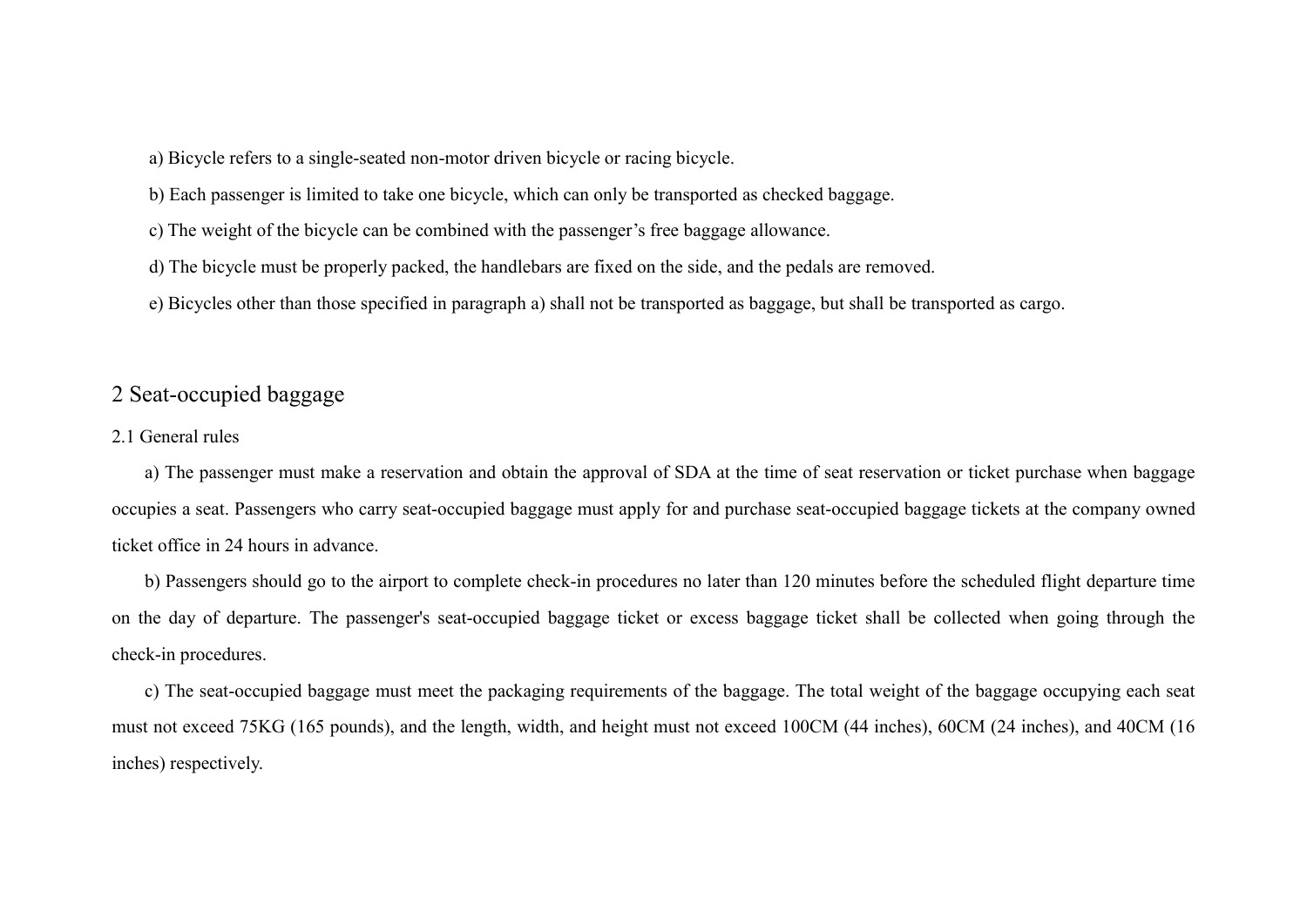d) There is no free baggage allowance for seat-occupied baggage.

e) The class of the seat occupied should be the same as the class of the ticket held by the passenger who carrying the baggage.

f) If you submit an application during the check-in, the check-in staff will decide whether to agree to handle the baggage for passengers based on the available seats and service supports of the flight.

#### 2.2 Exceeding standard instruments such as cello

a) In view of the particularity of exquisite musical instruments such as cello, they are large in size, high in value, and easily damaged. They are restricted to be transported as exceeding standard musical instruments. When the package is not strong enough for transportation in the cargo hold and the passenger needs to carry it for travel, the staff will inform the passenger of the company's relevant rules and transportation conditions. The passenger may be allowed to carry the musical instrument by himself in the form of seat-occupied baggage after the passenger agrees.

b) Passengers who bring such items into the cabin must purchase seat-occupied baggage tickets, and the handling conditions and requirements shall comply with the general rules for seat-occupied baggage.

c) For special musical instruments such as cello, when the length exceeds the 100 cm length limit of the company's seat-occupied baggage, the size limit can be appropriately relaxed, but the maximum length should not exceed 150 cm.

#### 2.3 Fees

There is no free baggage allowance for seat-occupied baggage. The fee is calculated according to the following two methods, whichever is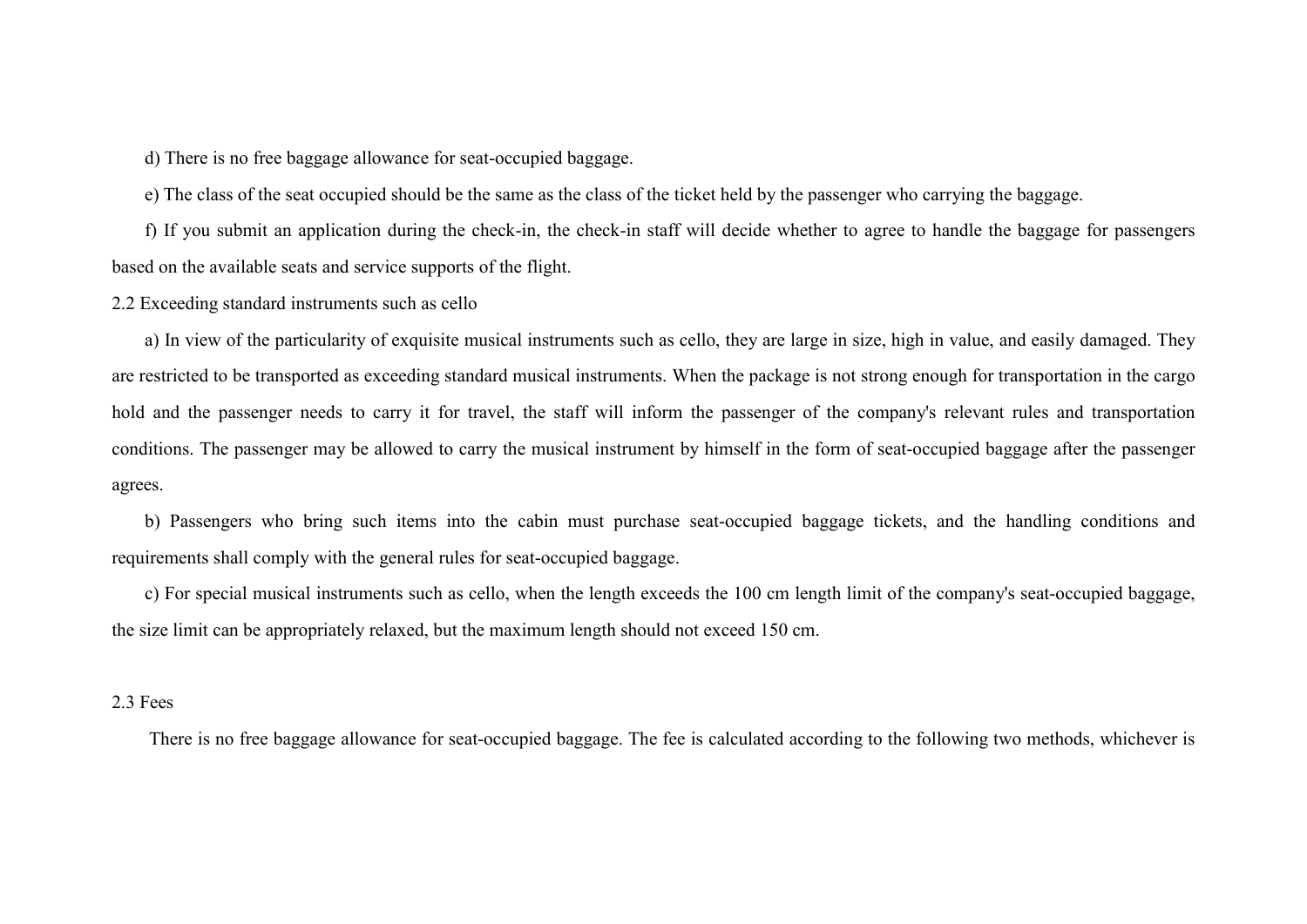higher:

a) The fee is calculated based on the actual weight of the seat-occupied baggage  $\times$  the excess baggage rate.

b) According to the number of seats occupied, the fee is calculated according to the same fare as the passenger ticket held by the passenger between the origin and destination of the transportation.

## 3. Small animals

## 3.1 Definition

Small animals refer to puppies and cats domesticated in the family (flat-nosed dogs, flat-nosed cats, pitbull, and dog breeds that are uncomfortable with high temperatures and high altitudes are not accepted). Wild animals and animals with strange shapes or easy to hurt people, such as snakes, do not belong to the scope of small animals.

#### 3.2 Acceptance requirements

a) Passengers travelling with small animals must submit an application 48 hours before the scheduled departure of the flight, fill out the "Small Animal Transportation Application", and obtain the prior approval of SDA.

b) Passengers should transport the small animals to the airport for checked in procedures by themselves no later than 90 minutes before the scheduled departure of the flight on the day of departure, and provide the "Small Animal Transportation Application" when checking in.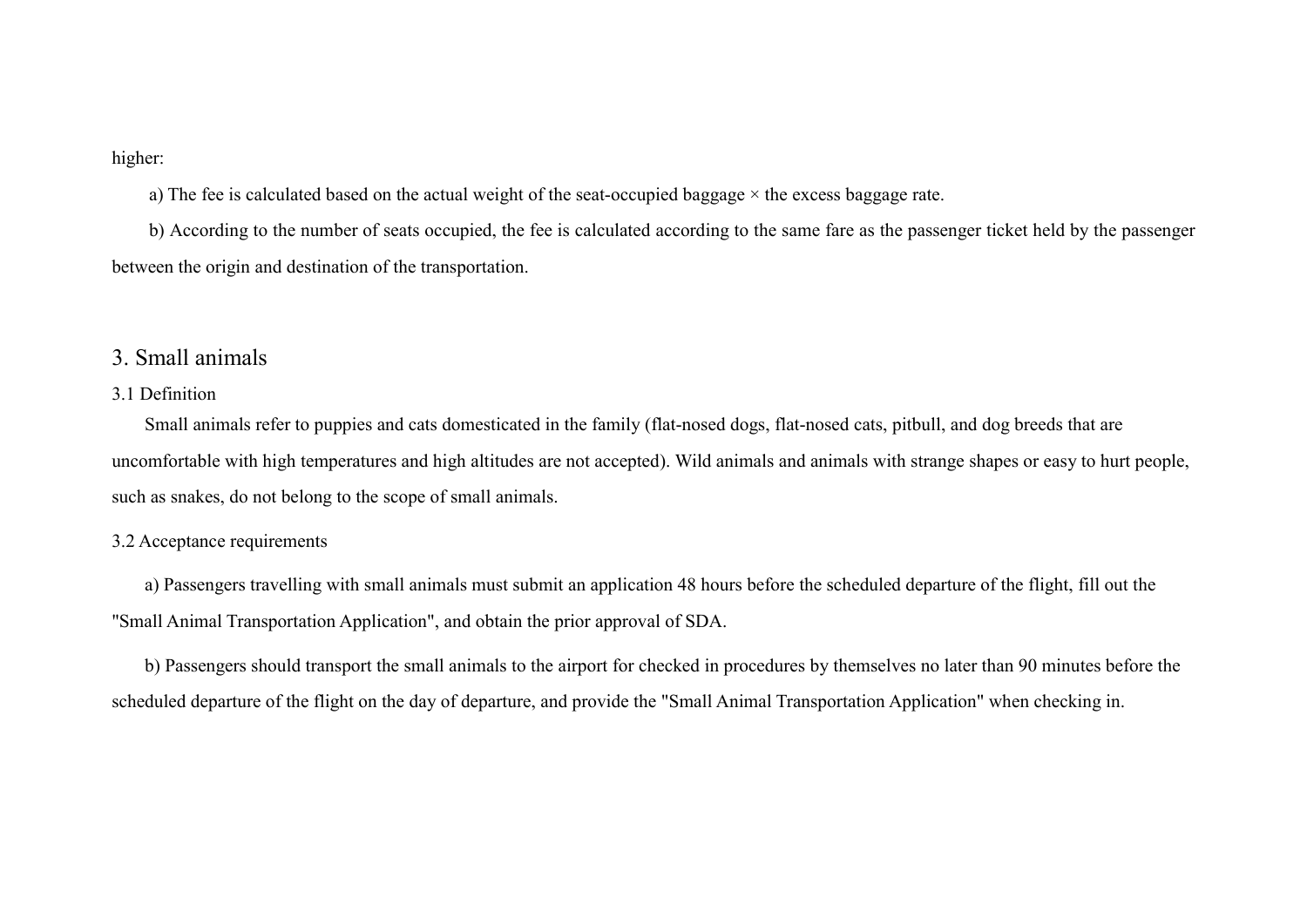c) Small animal transportation on domestic flights must provide an animal quarantine certificate issued by the quarantine department at or above the county (district) level, and small animal transportation on international and regional flights must provide valid documents required for the exit, entry and transit of small animals from relevant countries or regions during the transportation.

d) Small animals carried by passengers shall not be brought into the passenger cabin and must be transported in the cargo hold

3.3 Packaging requirements

a) The total weight of each individually packaged small animal and its container (including food and water) shall not exceed 32 kg.

b) Passengers need to prepare special containers for small animals in advance. The containers should meet the requirements of MH/T1014-2004 "Packaging for Air Transport of Live Animals", as follows:

(1) It should be a special container for small animal, which must be made of strong materials and fixed on the top. At least three sides must be ventilated. The door of the small animal container must have a locking device and be made of solid metal. It can effectively prevent small animals from opening the door and escaping by themselves (see Figure-1).

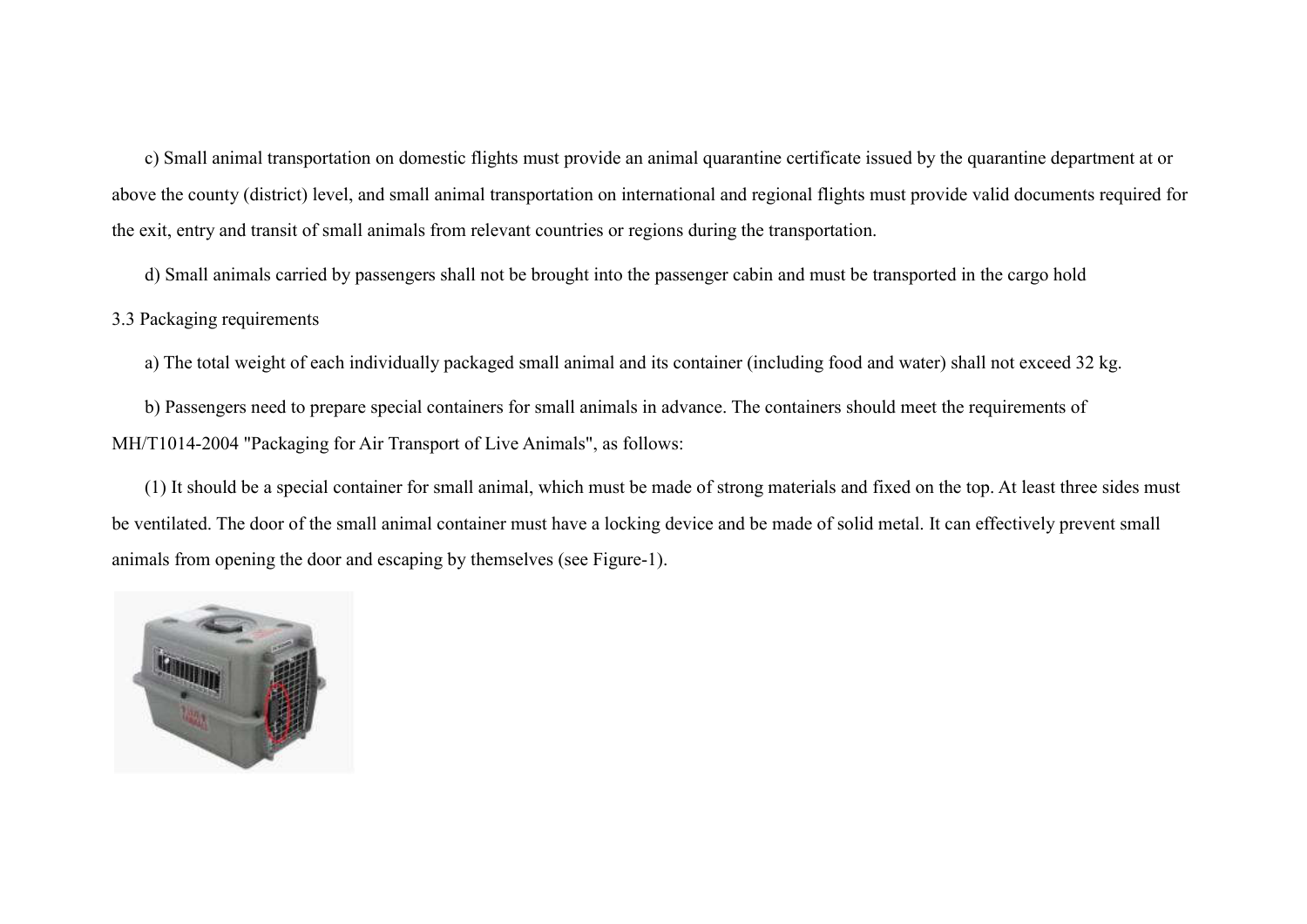### Figure-1

(2) The vent of the small animal container should be made of metal and firmly installed on the container (see Figure-2). If the vent is of non-metallic material, it must be a round or other shape vent. The container vents should be located at the top third of the other three sides of the container packaging box except the door, all openings should be able to prevent small animals' noses or claws from sticking out.



Figure-2

(3) All accessories (including nuts, latches, rivets and locks, etc.) of the small animal container must be firm and perform well.

(4) Small animal containers should be equipped with raised edges or handles so that normal handling can be carried out during the sorting and loading and unloading process.

(5) The bottom of the small animal container is stable and can be fixed on a flat surface without sliding. If you choose a small animal box with wheels, you need to fix or remove the wheels in advance to ensure that the small animal box does not slip during transportation.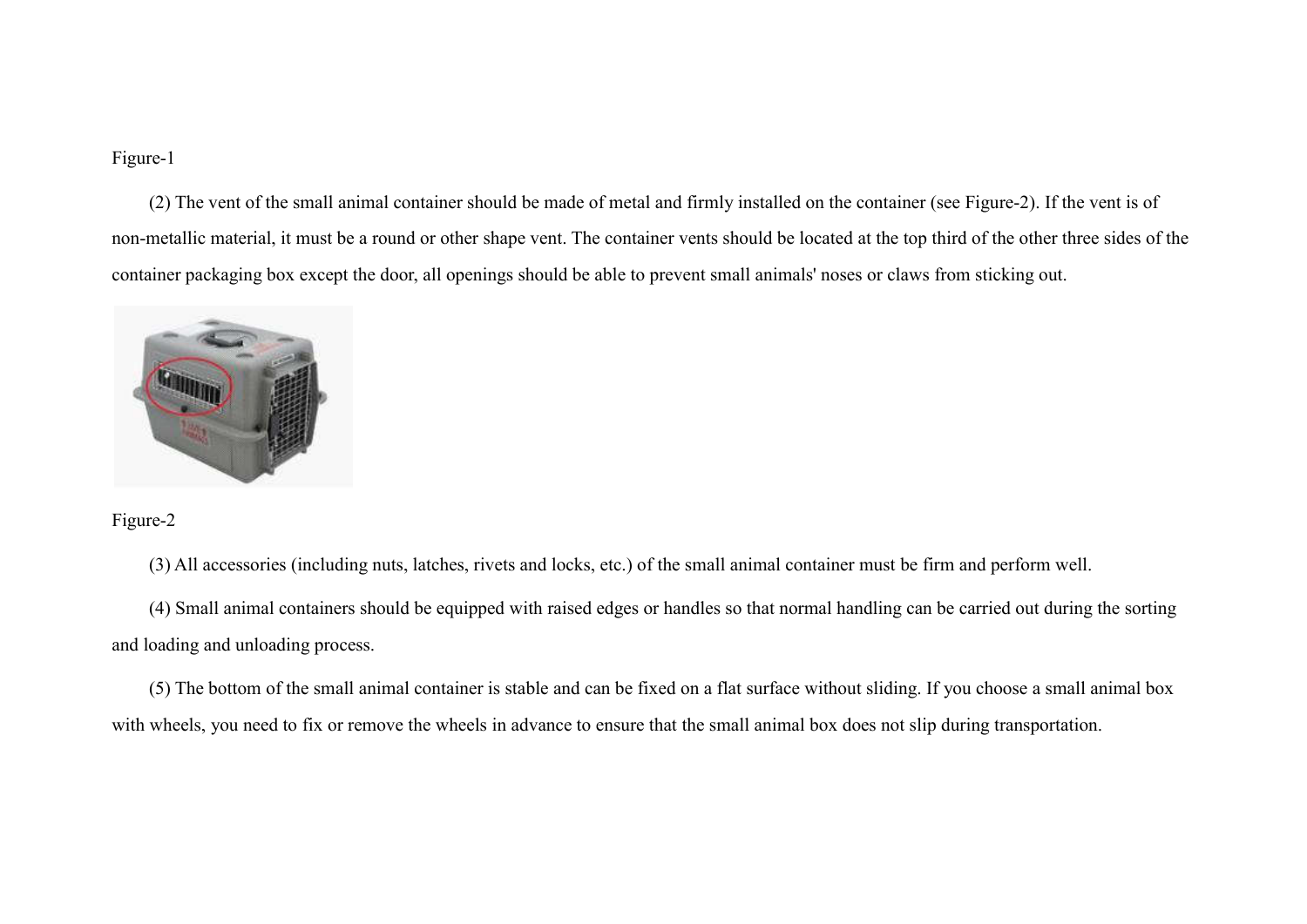(6) The size of the small animal container must comply with the Live Animal Regulations of the International Air Transport As and ensure that the space of the small animal box should be large enough. The small animal can stand freely in the box or sit down, turn around and lie down in a normal posture (see Figure- 3). and the size of the small animal container must comply with the Live Animal Regulations of the International Air Transport Association<br>that the space of the small animal box should be large enough. The small animal can sta



Figure- 3

( $\overline{a}$ )Size description: A: the length from the tip of the nose to the base of the tail; B: the height from the elbow to the ground; C: the (1)Size description: A: the length from the tip of the nose to the base of the tail; B: the height from the elbow to the ground; C: the<br>maximum width of the small animal; D: from the ground to the tip of the ear or the top not touch the top of the box when standing naturally. The size of the small animal container must comply with the Live Animal Regulations of the International Air Transport Association,<br>re that the space of the small animal box should be large enough. The small animal can st

②Small animal box size:

Length =  $A + 0.5B$ 

Width  $=C x 2$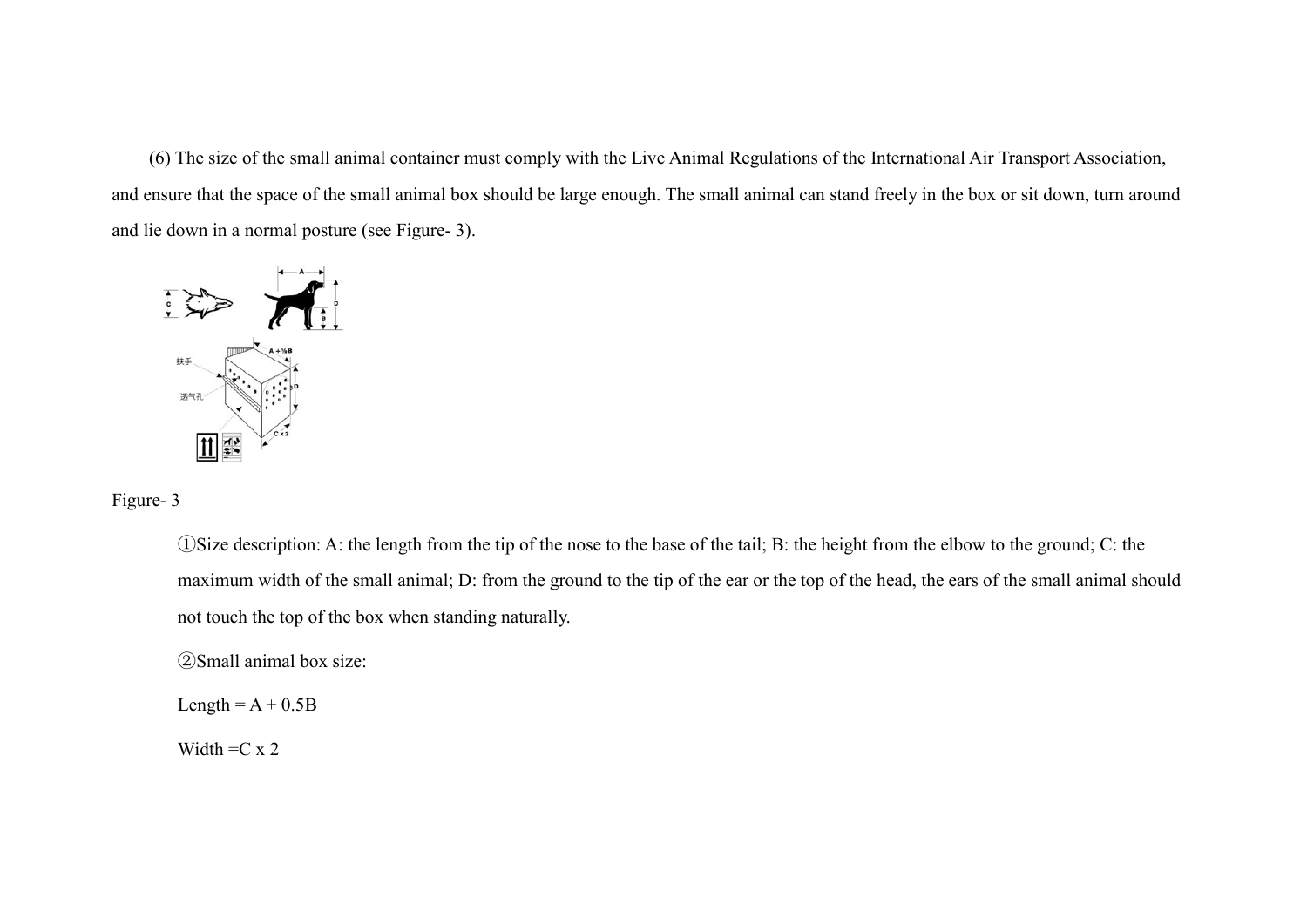#### $Height = D$

(7) Ensure air circulation, so as not to suffocate small animals.

(8) The container floor should be solid to prevent feces from leaking, so as not to contaminate the aircraft, aircraft equipment and other items. The inside of the small animal box must be covered with absorbent pads. Do not use items containing toxic substances (such as newspapers, etc.) for absorbent pads.

(9) Each small animal container can only contain one small animal.

(10) Long-distance routes (over 6 hours) must be equipped with small animal drinking fountains.

c) Properly pack small animal containers, the specific requirements are as follows:

(1) Both sides of the locking device must be reinforced with self-locking nylon cable ties (see Figure-4), and it is advisable to fasten it. It is recommended that the width and length of the cable tie be above 3.6x100mm (see Figure-5).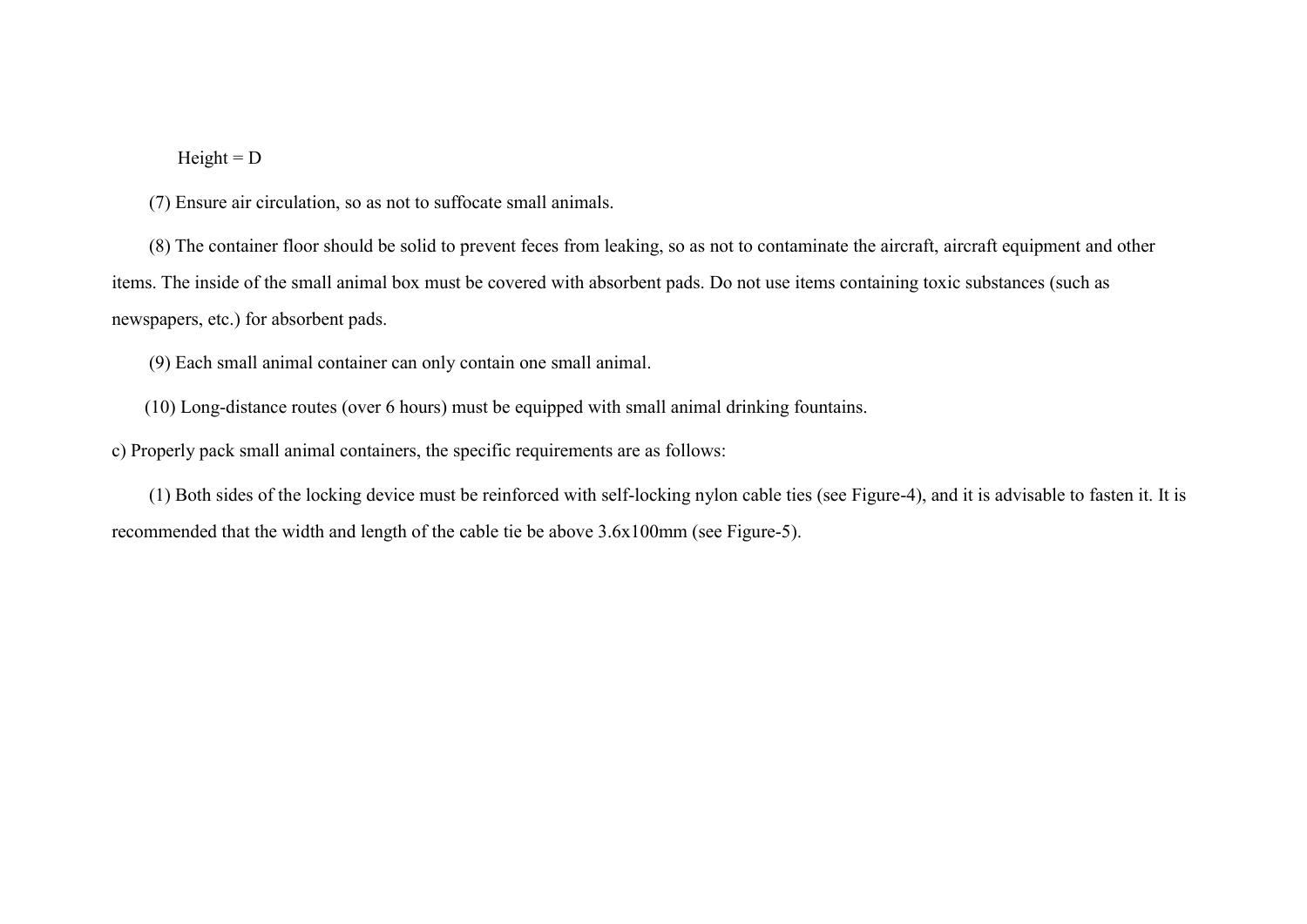

Figure-4

Figure-5

(2) A nylon protective net must be used after the container locking device is fastened tightly. The mesh hole size of the net sleeve should be based on the fact that the animal's head cannot be out, and the rope diameter should be more than 2mm; the protective net must be tied firmly, and the position of the tie should avoid the pet box door, and it will not affect the stable placement of the pet box. It must be ensured that the protective net is not damaged when accepting it. 2) A nylon protective net must be used after the container locking device is fastened tightly. The mesh hole size of the net sleeve should be<br>I on the fact that the animal's head cannot be out, and the rope diameter should

equal to  $81\times55\times58$ cm, and smaller than  $91\times60\times66$ cm is a medium-sized box) The top and bottom of each side are tied at least 2 turns horizontally and vertically, in a " $\#$ " shape. Large box (the size is greater than or equal to  $91\times60\times66$ cm) The top and bottom sides should be tied at least 3 turns horizontally and vertically on each side, and the packing straps are evenly distributed. In order to avoid disturbing small animals by turning over the pet box when packing, the sides of the box body are not packed horizontally, and the packing belts on the sides must be in a ontainer uses the protective net. Medium-sized box (the size is greater than or sized box) The top and bottom of each side are tied at least 2 turns reater than or equal to  $91\times60\times66$ cm) The top and bottom sides should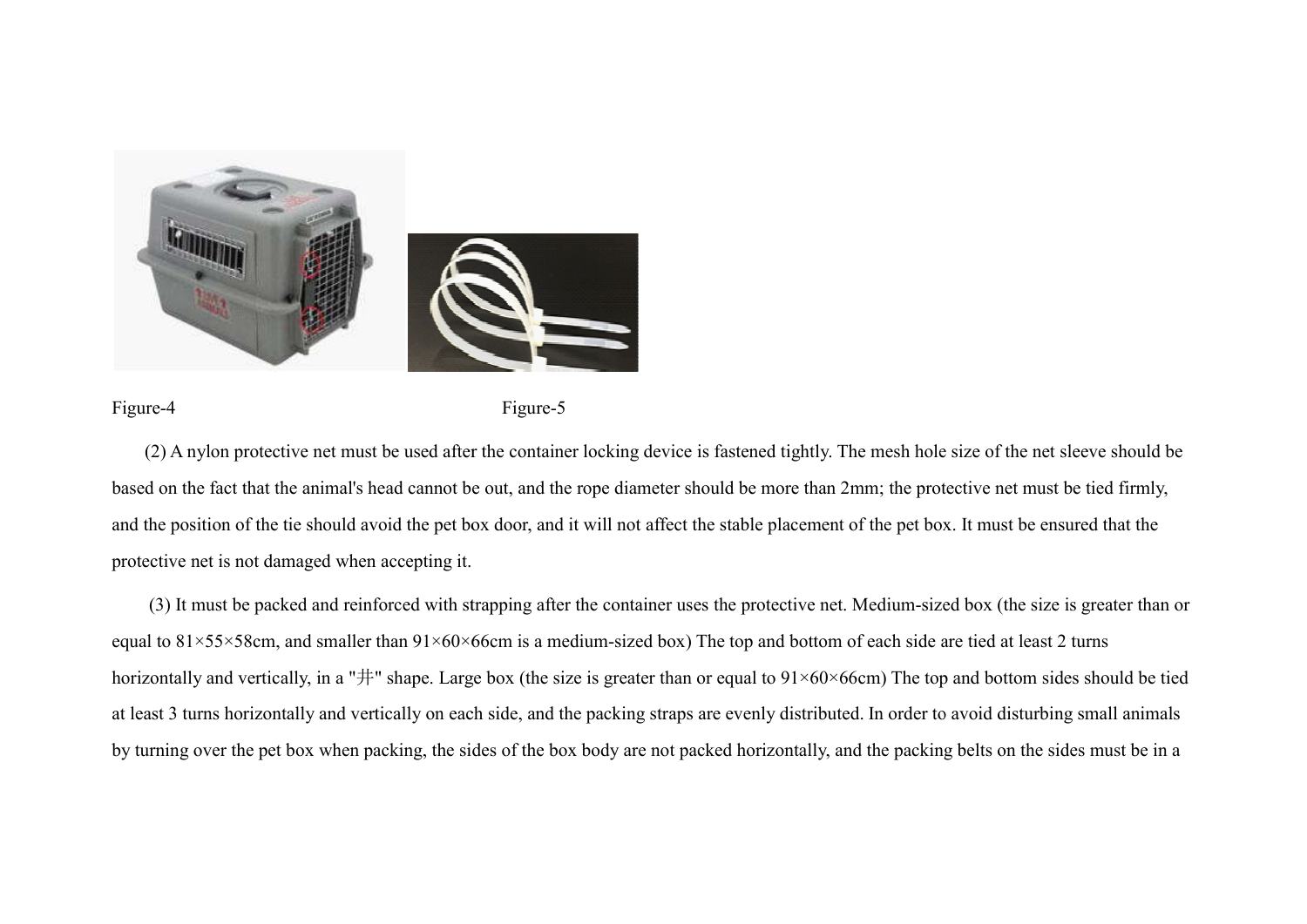vertical parallel state. It is required to pass the packing belt through the box door grid and the protective grid when packing, extend from one grid, and extend from the next grid, evenly spaced, so as to fix the box door, the box body, and the protective net together. At the same time, use a self-locking nylon cable tie to fix the packing strap and the pet cage door (see Figure-6).



## Figure-6

(4) The sum of the three sides of the professional small animal container shall not exceed 203cm, and the outside of the scope cannot be transported as baggage. Passengers can be advised to handle the air transportation of small animals through the cargo channel.

d) The following small animal container styles are not allowed to handle small animal

(1) A small animal box completely welded by wire mesh (see Figure -7).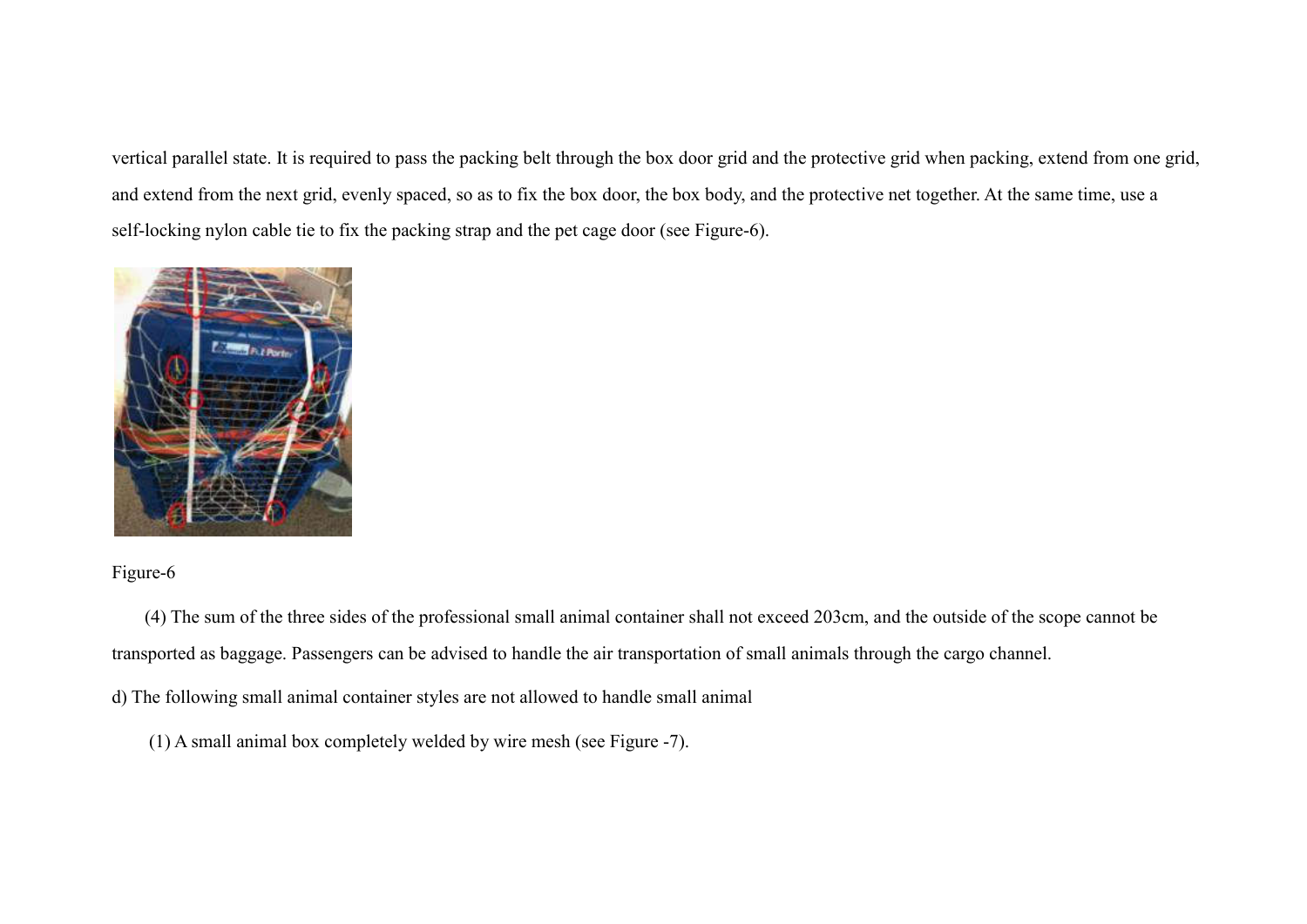



(2) The door of the small animal box is made of plastic or glass fiber (see Figure-8).



Figure-8

(3) Combined small animal box (see Figure -9).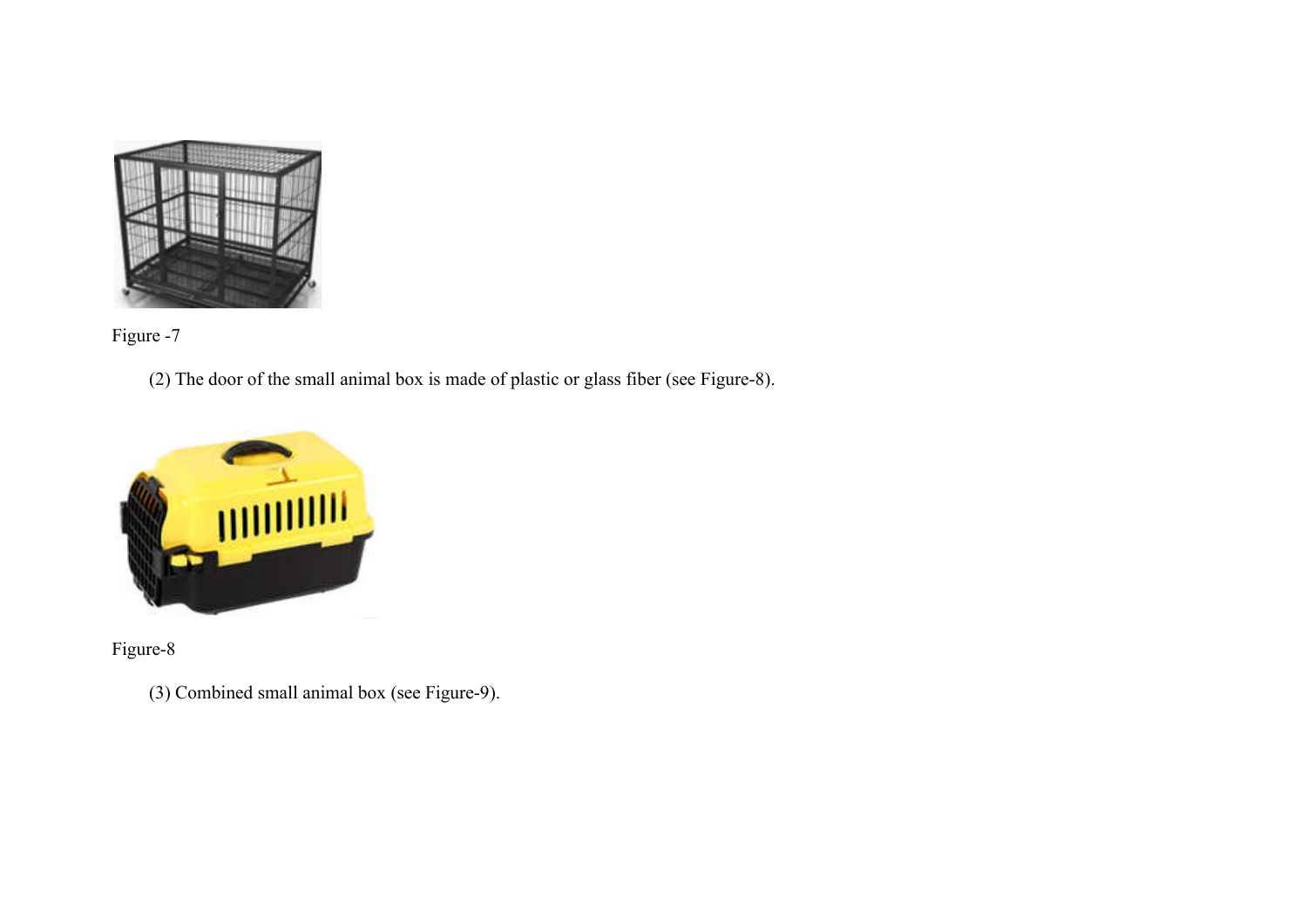

Figure-9

 $(4)$  There are doors or vents above the small animal box (see Figure-10).



Figure-10

(5) Foldable portable small animal box (see Figure Figure-11).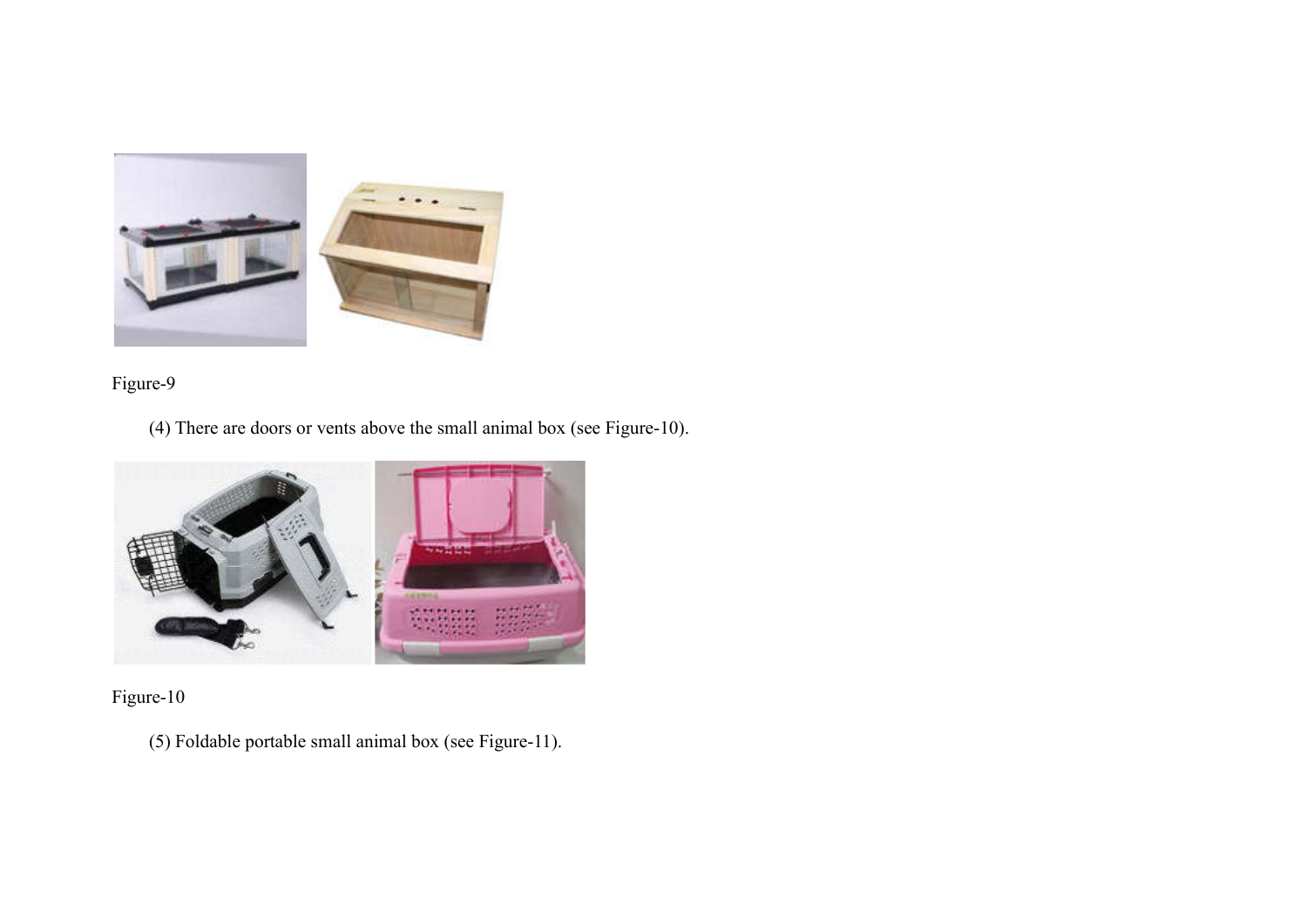

## Figure-11

(6) The container for small animals is made of soft material or its ventilation grille is made of soft plastic (judgment method: when pressed<br>and, the pressed part of the box or grille is obviously concave or deformed).<br>a) by hand, the pressed part of the box or grille is obviously concave or deformed).

3.4 In one of the following situations, the transportation of small animals will be refused:

n one of the following situations, the transportation of small animals will be refused:<br>a) When it is not suitable to transport small animals in the cargo compartment of a long-distance flight (domestic flights are not long-distance flights), a flight that does not land midway, or a certain aircraft type.

b) Containers for small animals that do not meet the requirements of this chapter.

- c) Cats and dogs that is pregnant and born less than 8 weeks old.
- d) Breastfeeding cats and dogs, cats and dogs within 7 days of delivery, and sick cats and dogs.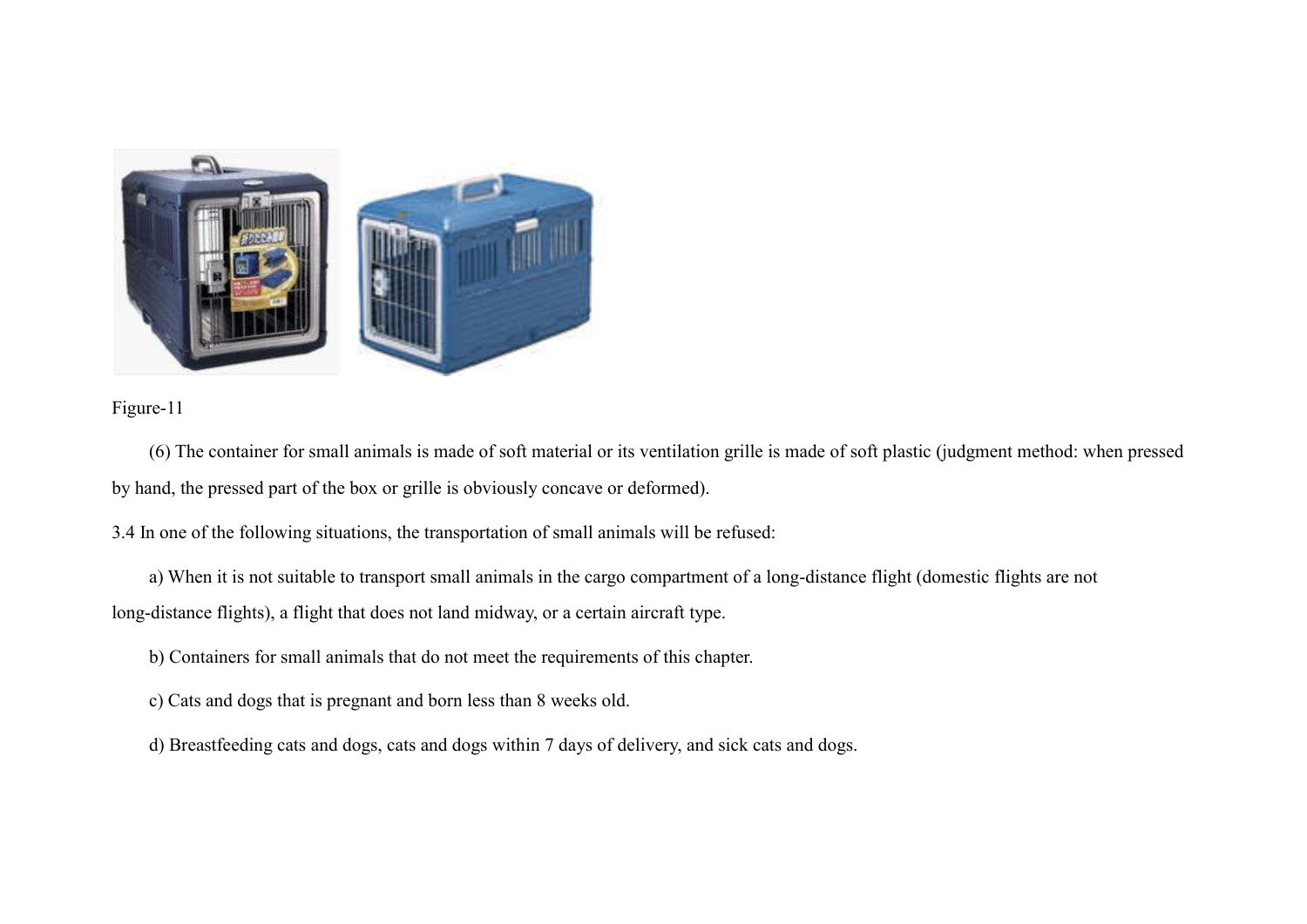e) Flat-nosed dogs and flat-nosed cats.

f) Pitbull: Pitbull, Tosa, Brazilian Feller and its crossbreeds, Argentine Dogo.

g) Dog breeds that are not suitable for high temperature and high altitude environment: Samoyed.

h) At any waypoint during the transportation of small animals, the forecast temperature will be below minus 12 degrees Celsius (inclusive) or above 30 degrees Celsius (inclusive) (air temperature conditions play a great role in the safe transportation of small animals, for the safety of passengers' pets, small animals are not accepted for checked in under such circumstances). The source standards of temperature information are as follows:

(1) For domestic departure flights, the temperature information is based on the temperature forecast information on the day of the passenger's flight published by China Meteorological Network on the day the passenger submits the application. The query website: http://www.cma.gov.cn/

(2) For overseas departure flights, the temperature information is subject to the temperature information inquired on the website of the local meteorological agency

(3) In case of special weather conditions, the transportation temperature of small animals is subject to the highest or lowest temperature on the actual day of transportation

3.5 Other rules

a) SDA may refuse to carry small animals that do not meet the transportation conditions. If the passenger gives up the check-in of small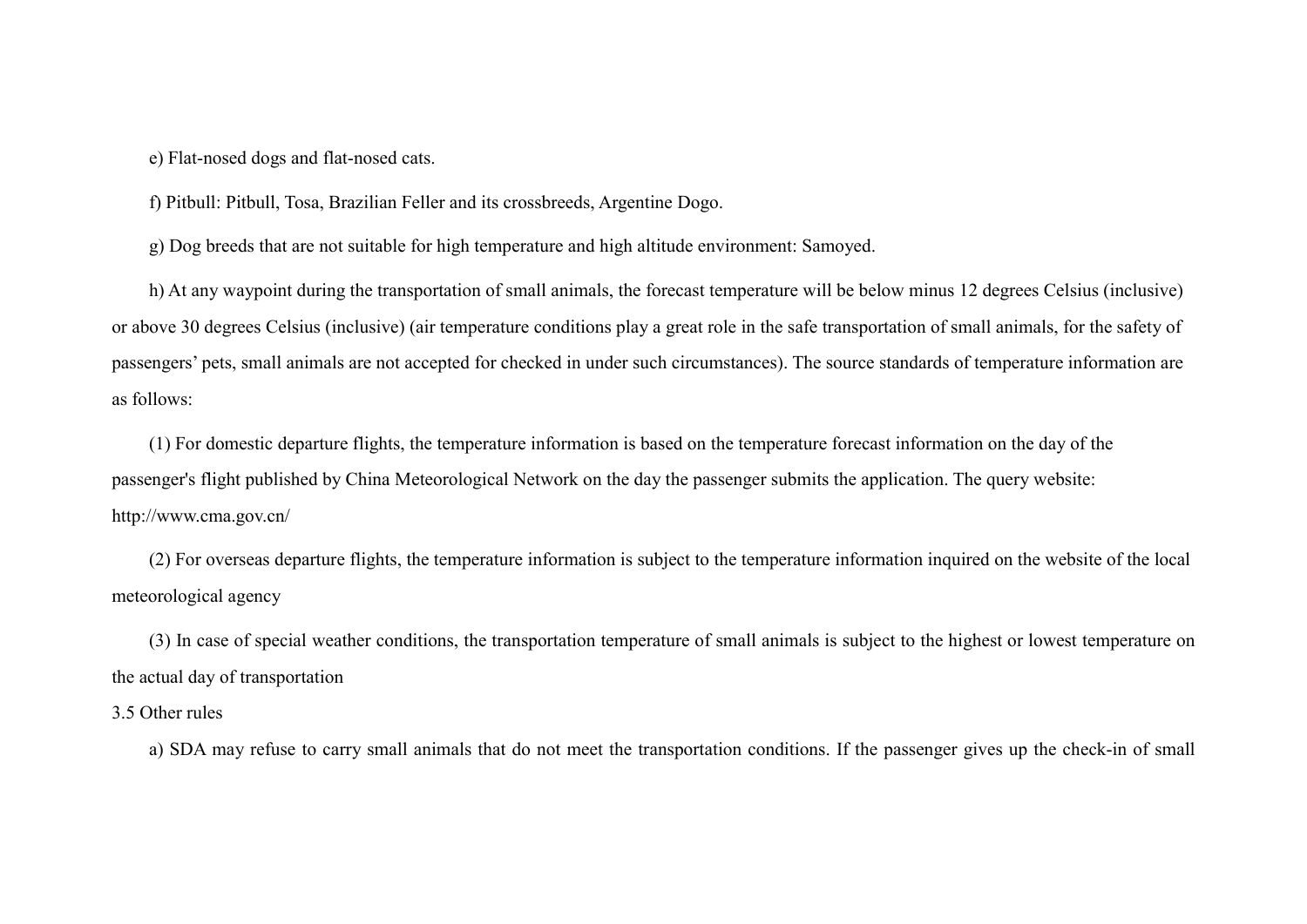animals, the check-in procedures for the passenger continues according to the normal procedures; if the passenger requests to change the flight, it should be handled in accordance with the relevant provisions of voluntary change. If the passenger has gone through the application procedures, but the small animals cannot be transported on the same plane due to SDA reasons, the passenger can go through the endorsement procedures in accordance with the relevant provisions of involuntary changes.

b) Passengers shall bear full responsibility for the small animals checked in. SDA assumes no responsibility for injuries, illnesses, escapes and deaths of small animals under normal transportation conditions. Unless the occurrence of the above situation is caused by SDA or its agent, SDA shall bear the responsibility.

c) The weight of small animals, their containers, and the food they carry is not included in the passenger's free baggage allowance, and shall be charged as the excess baggage. The charge standard is shown in the excess baggage table.

d) Small animals are not allowed to declare the value of their baggage.

f) When accepting small animals, you should attach the exemption baggage tag and sign the exemption statement. The back of the baggage tag should be marked with in the column of small animal.

g) Our company only accepts small animals on the one-way direct flights actually operated by Shandong Airlines (only the first segment of the stopover flights are accepted), and the routes involving India will not be accepted for the time being.

4. Other

4.1 Ashes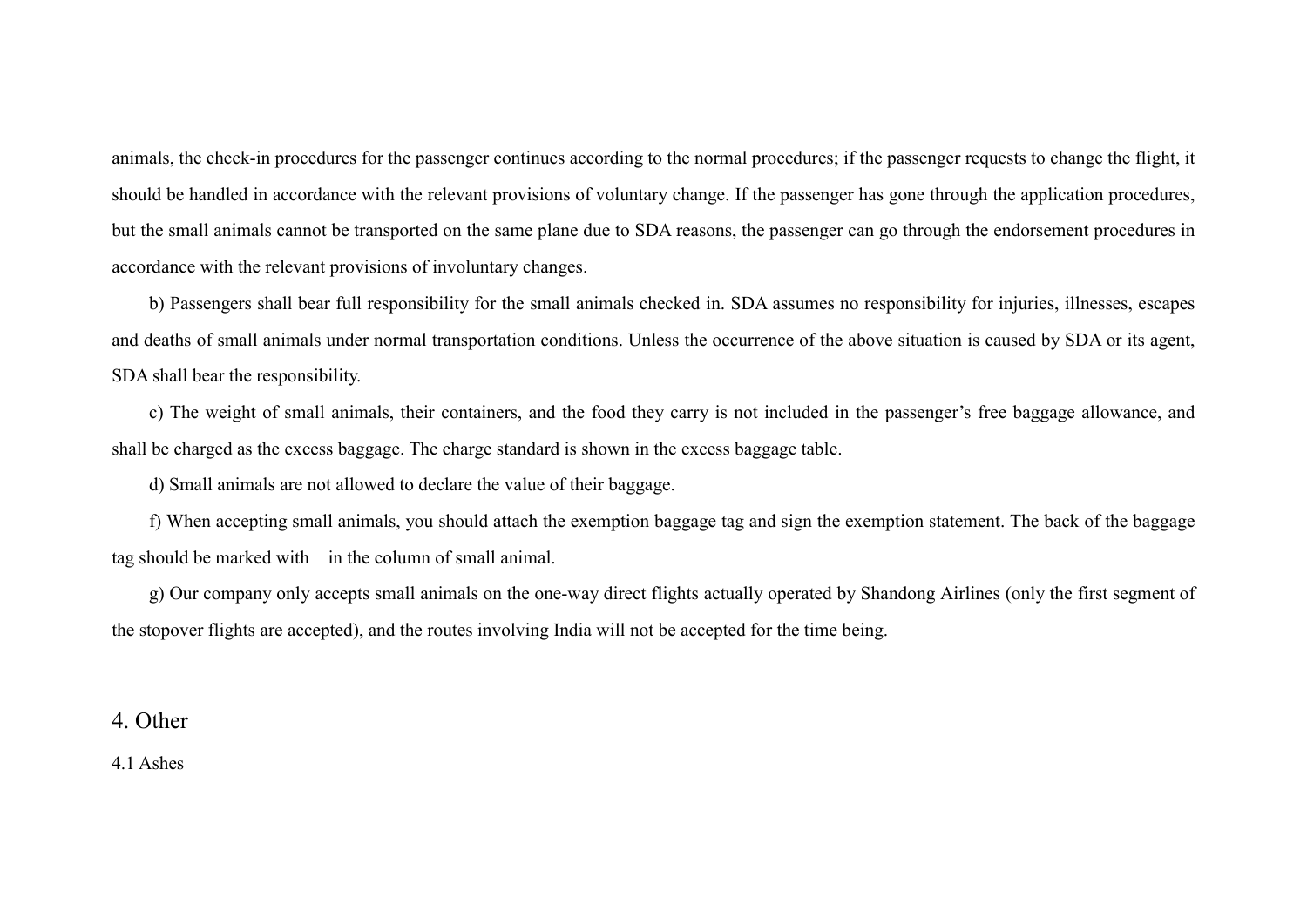a) The ashes should be transported as cargo. If it is used for baggage transportation, it shall be approved by SDA.

b) Ashes are not allowed to be transported as checked baggage, nor can they be used for seat-occupied baggage services, and can only be transported as carry-on items.

c) The ashes of the checked should be packed in a sealed can or box, covered with a wooden box and lined on the outside.

d) When the ashes are transported as baggage, attention should be paid to the outer packaging and the emotions of the passengers carrying the ashes so as not to cause other passengers to notice and resent. If the passenger fails to properly pack the ashes, SDA will refuse the passenger to board the flight according to the procedures.

4.2 Sharp and blunt tools other than controlled knives

a) Sharp and blunt tools other than controlled knives refer to knives and blunt tools such as medical scalpels and very sharp and strong special knives with a blade length exceeding 6 cm but not exceeding 6 cm except for controlled knives, including household utensils and production tools, such as kitchen knives, fruit knives, table knives, handicraft knives, scalpels, scissors, sickles, knives for performances, swords, spears, antique knives, swords and steel files, iron cones, axes, short sticks, hammers, etc. .

b) Sharp and blunt tools other than the controlled knives must be carried in checked baggage, and passengers are not allowed to carry with them.

c) Passengers carrying sharp and blunt tools other than controlled knives shall be handled in accordance with the relevant requirements promulgated by the airport security inspection department.

4.3 Fishing gear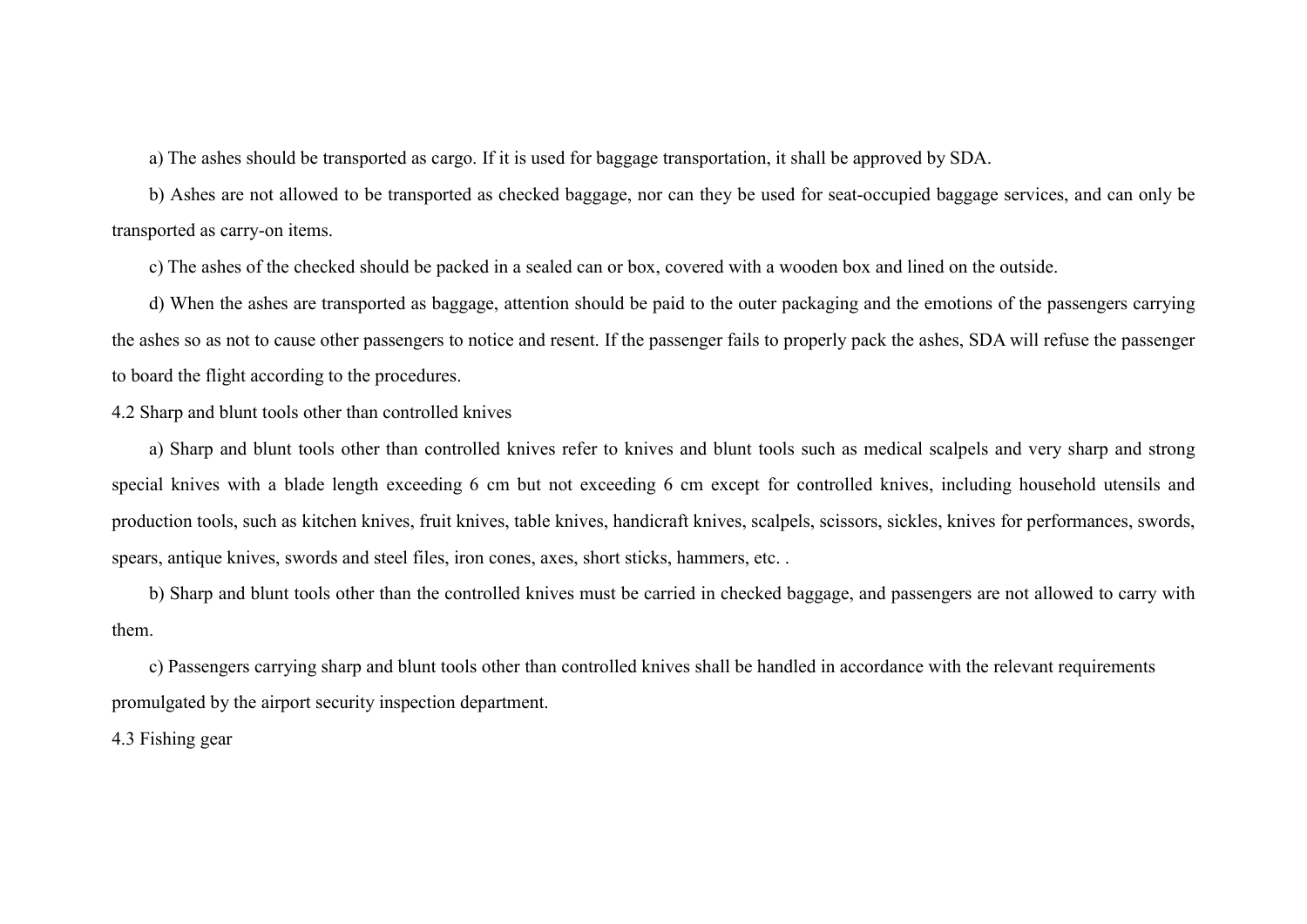## 4.3.1 General rules

a) Fishing gear includes a tool box, fishing basket or canvas bag, a pair of fishing rods and packaging bags or boxes.

b) Fishing gear should be properly packed.

- c) A set of fishing gear can be included in the free baggage allowance.
- 4.3.2 Excess baggage charging standards

See "Special Baggage Charges Standard List of SDA".

4.4 Parachutes (including Para gliders)

#### 4.4.1 General rules

a) Passengers must submit their parachutes when they make reservations or purchase tickets, with the prior approval of SDA. The size and weight of the parachute should be described in the reservation record.

- b) Parachutes can only be transported as checked baggage.
- c) The parachute must be properly packed.
- d) SDA reserves the right to refuse the carriage when the aircraft is not suitable for the carriage of parachutes.
- e) The free baggage allowance can be included in the check-in of the parachute.
- 4.4.2 Excess baggage charging standards

See "Special Baggage Charges Standard List of SDA".

4.5 Aquatic products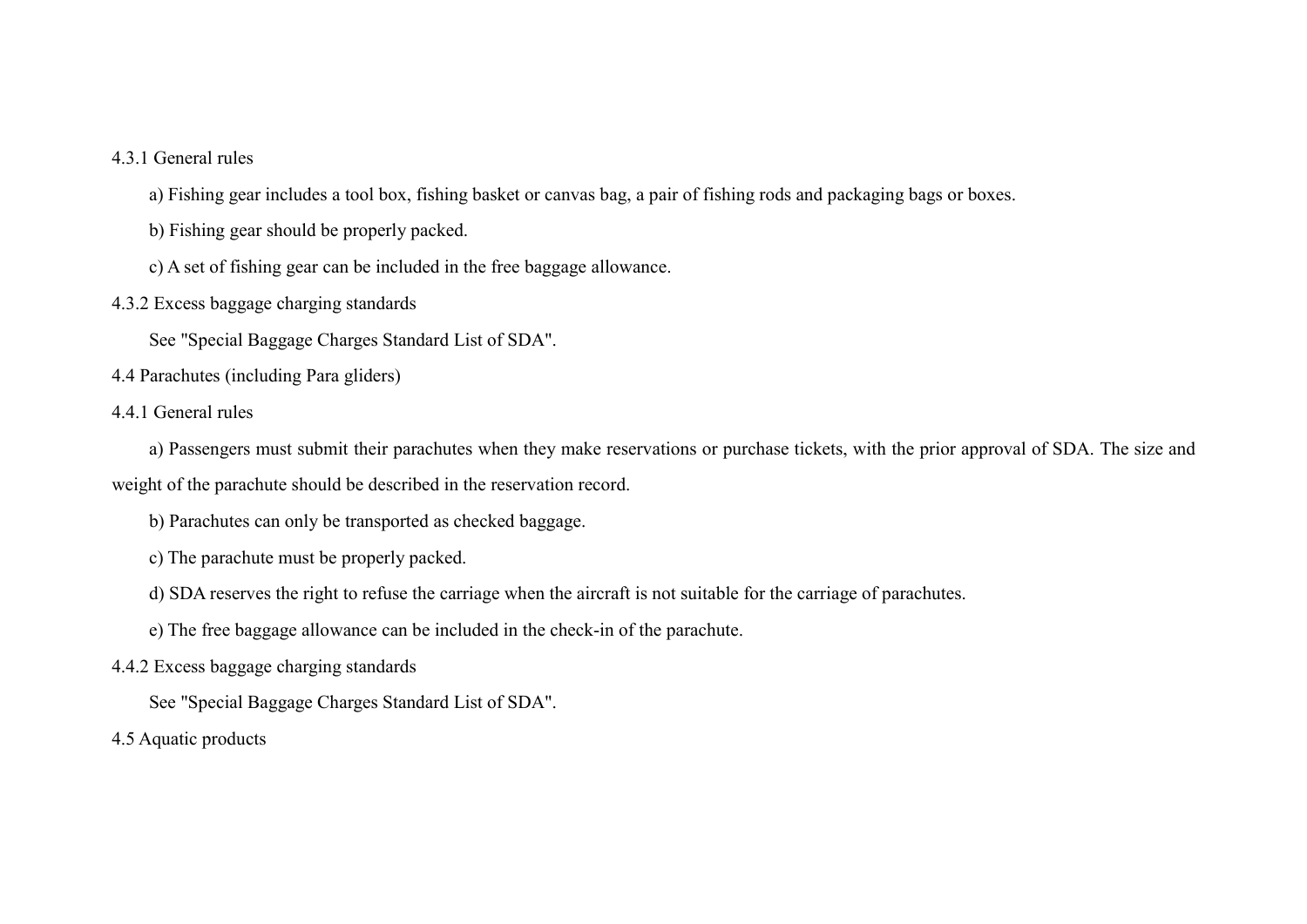#### 4.5.1 Definition

Aquatic products that can be transported as baggage refer to aquatic animal and plant products and processed products produced by marine and freshwater fisheries. Include:

(1) Fresh and live fish, shrimp, crab and shellfish produced by fishing and breeding.

(2) Processed products that have been frozen, pickled, dried, smoked, cooked, canned and comprehensively utilized.

#### 4.5.2 Matters needing attention

a) Only applicable to domestic transportation, and only as checked baggage, weighing no more than 32KG; aquatic products whose packaging exceeds the size of general checked baggage and need to be checked must be mentioned at the time of reservation or ticket purchase, and approved by SDA in advance.

b) Attach the fragile baggage mark and the upward mark, sign the exemption statement, and tick on the back of the baggage tag on the perishable and fragile parts. Shandong Airlines is only liable for compensation for the loss of general checked baggage.

c) Live aquatic products shall not be transported as baggage, but can be transported as cargo.

4.5.3 Packaging requirements

a) The packaging for the transportation of aquatic products must be firm and sealed to ensure that there is no peculiar smell and no liquid leakage.

b) The foam box must be wrapped in a cardboard box. The foam box must have four walls, bottom and top. The thickness of the wall should not be less than 2 cm. The box body must be free of any damage or cracks. The bottom of the foam box should be laid with absorbent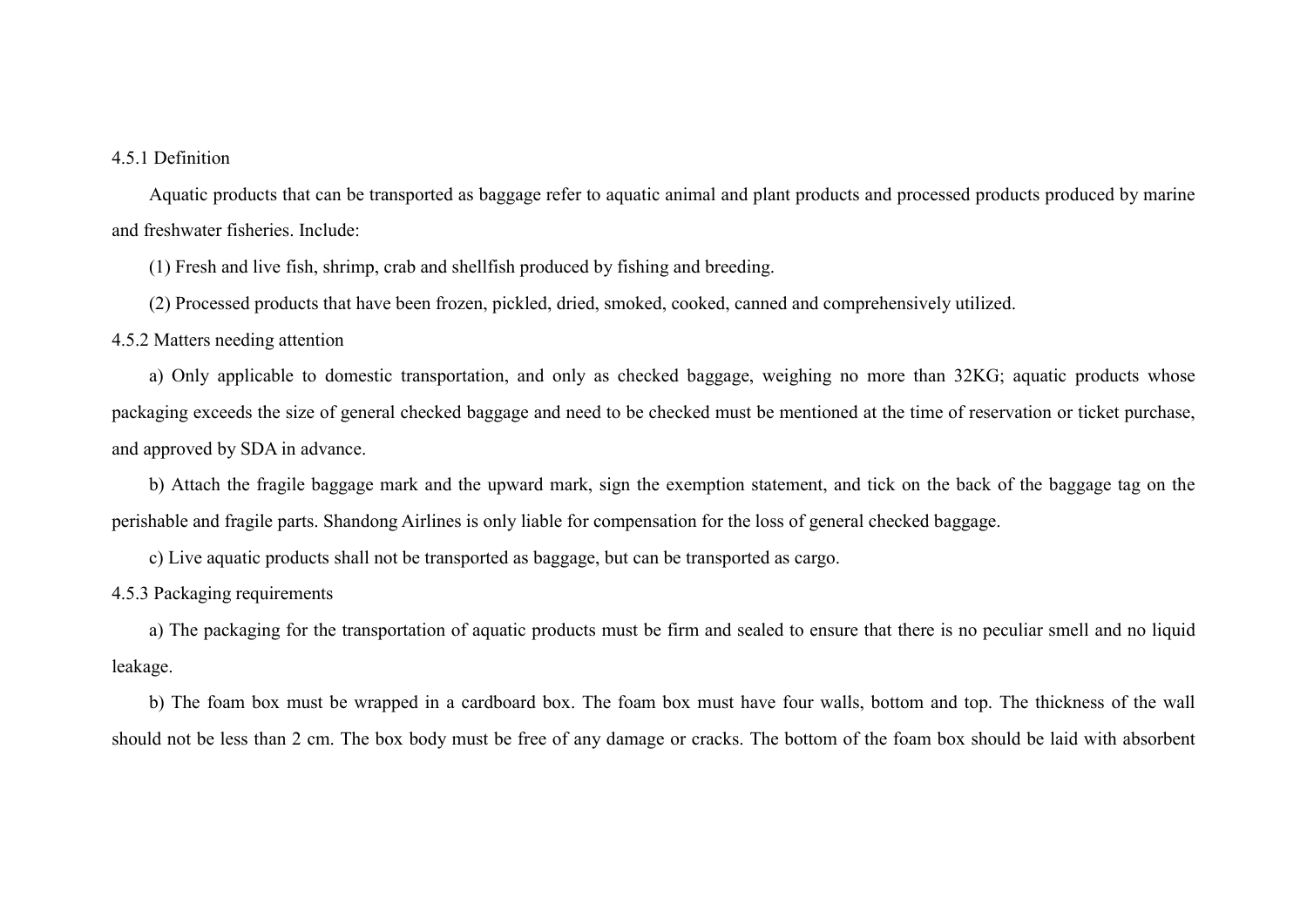materials, such as absorbent paper, absorbent sponge or sawdust.

c) Double-layer polyethylene plastic bags are used for packaging outside the foam boxes, and they are strapped and sealed separately. The specifications of the carton and the foam box must be matched, and two foam boxes cannot be packed in one carton. Used foam boxes and cartons that have been damp, folded, deformed, or recycled are not allowed to be used as shipping packaging for aquatic products.

d) It is forbidden to use loose ice or dry ice to cool the package.

e) If you need to cool down, you can place a sealed ice bag or use a bottle of mineral water to freeze it into ice. Before packing, use absorbent paper or other absorbent materials to wrap ice packs or mineral water bottles to prevent leakage or outflow of condensed water. In order to prevent the bottle from breaking after freezing, the water in the mineral water bottle can only be filled up to 80%, not full.

### 4.6 Alcoholic beverages

a) For alcoholic beverages with an alcohol concentration greater than 24% but less than or equal to 70% in retail packaging, the volume of each container cannot exceed 5 liters, and the total amount that can be carried by each person cannot exceed 5 liters.

b) Alcoholic beverages with an alcohol concentration of not more than 24% are not subject to any restrictions.

Note: If relevant countries or airports have other restrictions and requirements on such items, they shall be implemented in accordance with their requirements.

# Baggage transportation restrictions

Prohibited baggage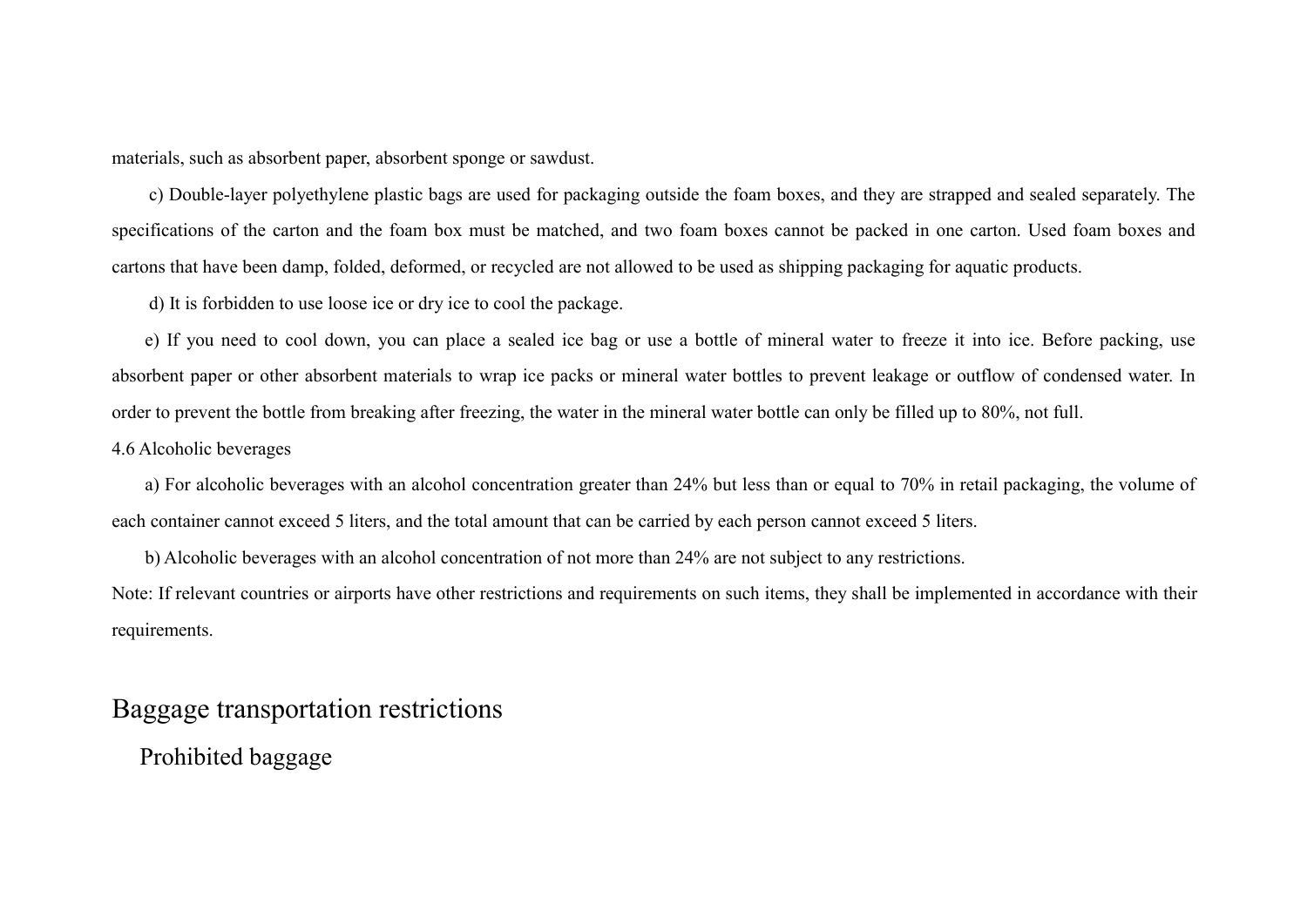1. The International Civil Aviation Organization "Regarding the Technical Instructions for the Safe Transportation of Dangerous Goods by Air" (ICAO-TI), the International Air Transport Association "Dangerous Goods Regulations" (IATA-DGR), and the Shandong Airlines "Dangerous Goods Transportation Manual" explicitly prohibited items, including explosives, compressed gas, corrosive substances, oxides, radioactive or magnetized substances, flammable, toxic, threatening or irritating substances, etc.:

1.1 Explosive or combustible devices (substances) that can cause serious personal injury or endanger the safety of aircraft, or items that may be mistaken for such devices (substances), mainly include:

a) Ammunition, such as bombs, grenades, flares incendiary bombs, smoke bombs, signal bombs, tear gas bombs, gas bombs, bullets (lead bombs, blank bombs, trainer bombs):

b) Blasting equipment, such as explosives, detonators, fuze detonating tubes, fuse lines, detonating cords, blasting agents

c) Pyrotechnic products, such as fireworks, smoke cakes, yellow smoke, and fireworks bombs

d) Imitations of the above items.

1.2 Dangerous goods

a) Compressed gas and liquefied gas, such as hydrogen, methane, ethane, butane, natural gas, ethylene, propylene, acetylene (dissolved in the medium), carbon monoxide, liquefied petroleum gas, freon, oxygen, carbon dioxide, water gas, lighter fuel and liquefied gas for lighter

b) Spontaneous combustion items, such as yellow phosphorus, white phosphorus, nitrocellulose (including film), oil paper and its products:

c) Inflammable items when wet, such as metallic potassium, sodium, lithium, calcium carbide (calcium carbide), magnesium aluminum powder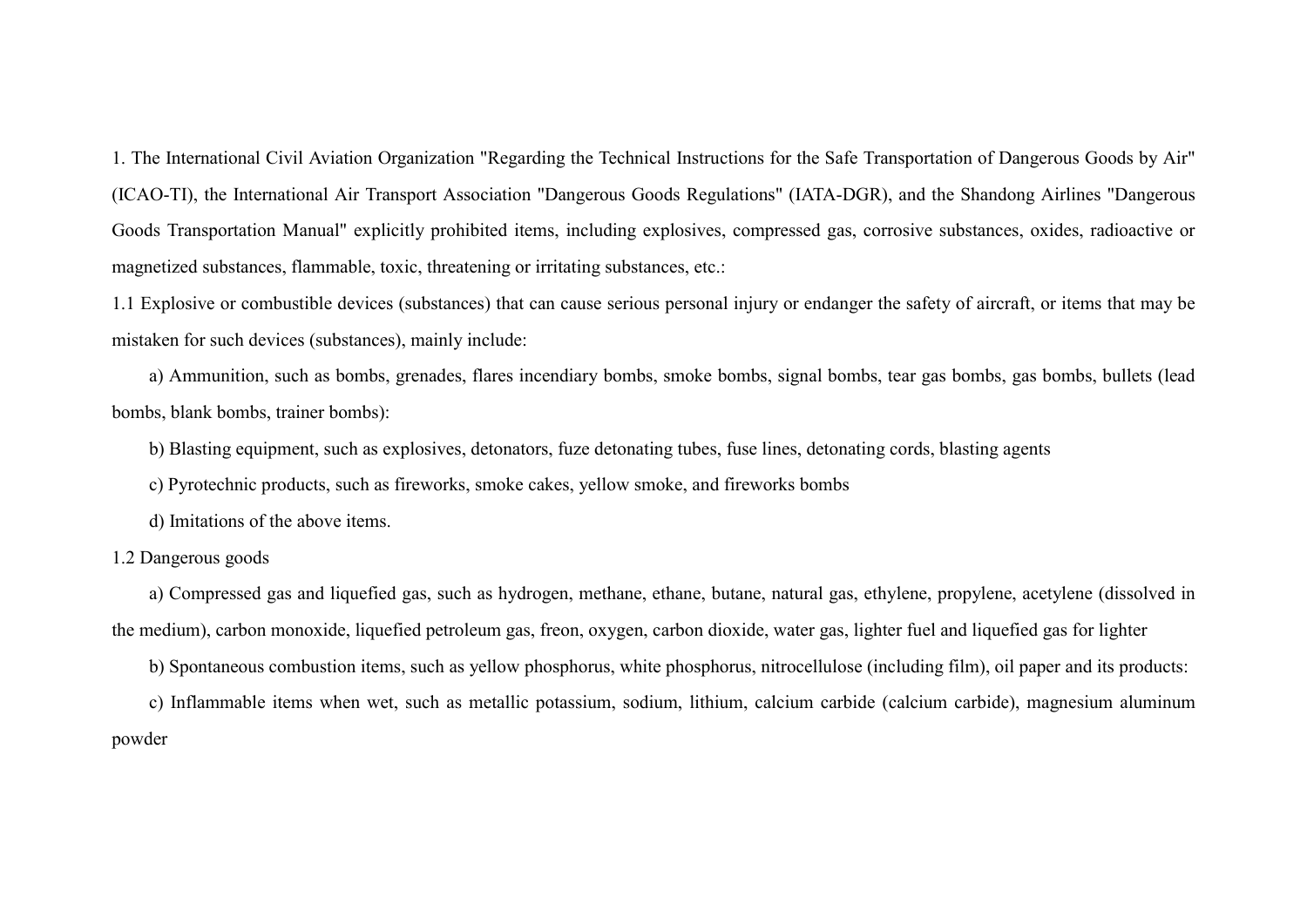d) Flammable liquids, such as gasoline, kerosene, diesel, benzene, ethanol (alcohol), acetone, ether, paint, thinner, rosin oil and products containing flammable solvents

e) Flammable solids, such as red phosphorus, flash powder, solid alcohol, celluloid, foaming agent

f) Oxidants and organic peroxides, such as potassium permanganate, potassium chlorate, sodium peroxide, potassium peroxide, lead peroxide, peracetic acid, hydrogen peroxide

g) Poisonous items, such as cyanide, arsenic, highly toxic pesticides and other highly toxic chemicals

h) Corrosive items, such as sulfuric acid, hydrochloric acid, nitric acid, sodium hydroxide, potassium hydroxide, mercury (mercury)

i) Radioactive materials, such as radioactive isotopes.

1.3 Other items

Other items that can cause personal injury or pose a greater hazard to aviation safety and transportation order include:

a) Infectious disease pathogens, such as hepatitis B virus, Bacillus anthracis, Mycobacterium tuberculosis, HIV:

b) Tinder (including various ignition devices), such as lighters, matches, cigarette lighters, magnesium rods (flint stones)

c) Power banks and lithium batteries with a rated energy exceeding 160Wh (the lithium batteries used in electric wheelchairs are otherwise specified)

d) Alcoholic beverages with an alcohol volume percentage greater than 70%

e) Strong magnets, items that have a strong pungent odor or are likely to cause passengers to panic, and items that cannot be identified and may be dangerous.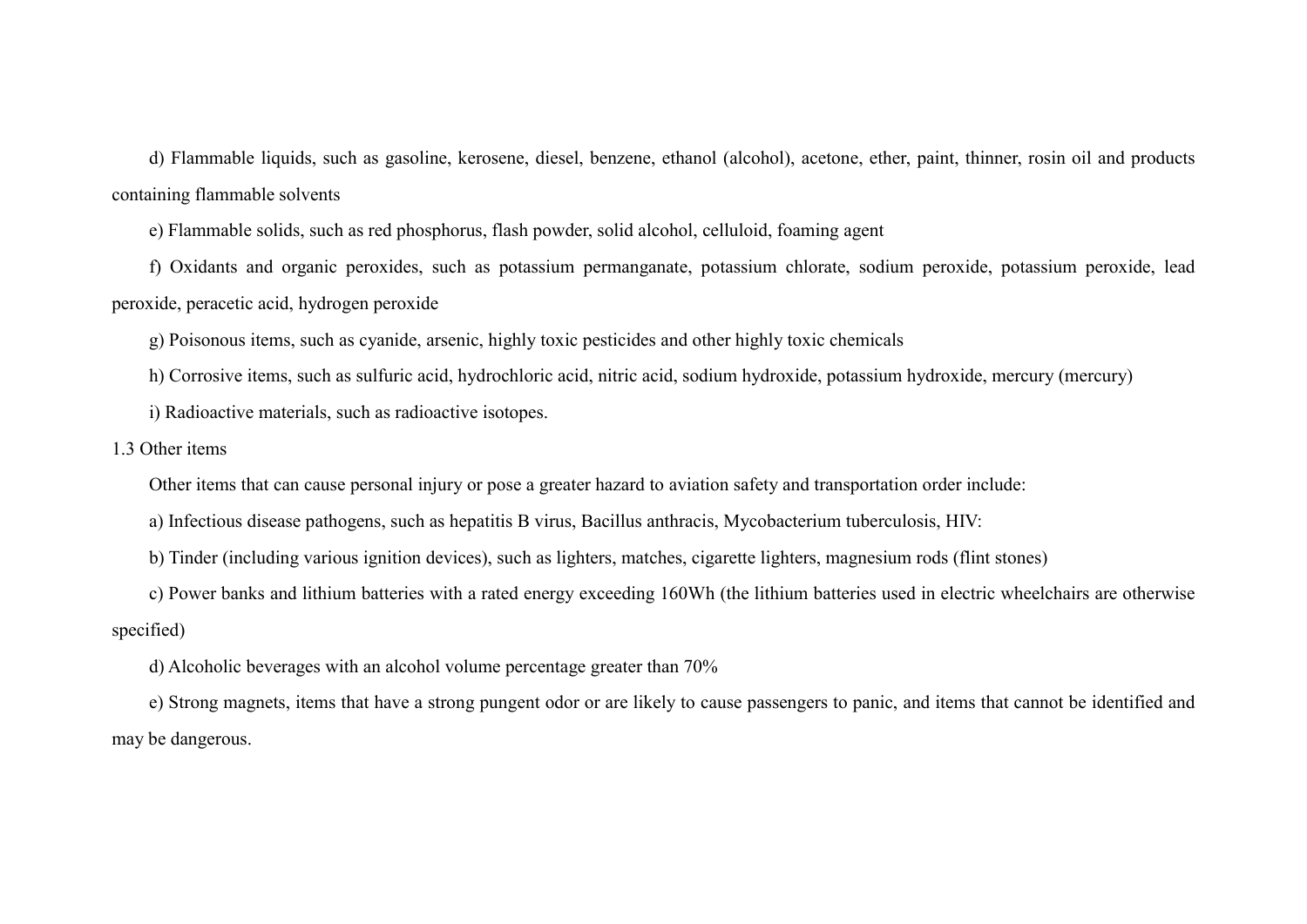f) Items with narcotic, unpleasant or other similar properties.

g) Items that is easy to stain the aircraft.

h) Other dangerous goods that are not allowed to be transported as baggage as stipulated by Shandong Airlines.

## **2 Guns, military or police equipment (including main parts)**

According to the company's "Aviation Security Program", firearms, military or police equipment other than police and sports firearms include:

a) Military guns and official guns: pistols, rifles, submachine guns, machine guns, riot guns, etc.

b) Civilian guns: air guns, anesthesia injection guns, etc.

c) Other guns: sample guns, prop guns, etc.

d) Ordnance, police equipment: batons, military or police daggers, bayonets, etc.

e) Firearms and equipment prohibited by the State: steel ball guns, tear gas guns, stun guns, electric shock devices, defensive devices, etc.

f) Imitations of the above items.

#### **3 Controlled appliances**

Controlled appliances that can cause personal injury or pose a greater hazard to aviation safety and transportation order, including:

a) Controlled knives, such as daggers (single-edged, double-edged or multi-edged sharp knives with a handle, a knife compartment and a blood groove, and the tip angle is less than 60 degrees), three-edged scrapers (tools for machining with three blades), switchblade knives with self-locking device and jumping knives (after the blade is unfolded or ejected, it can be fixed and self-locking folding knives by the spring or the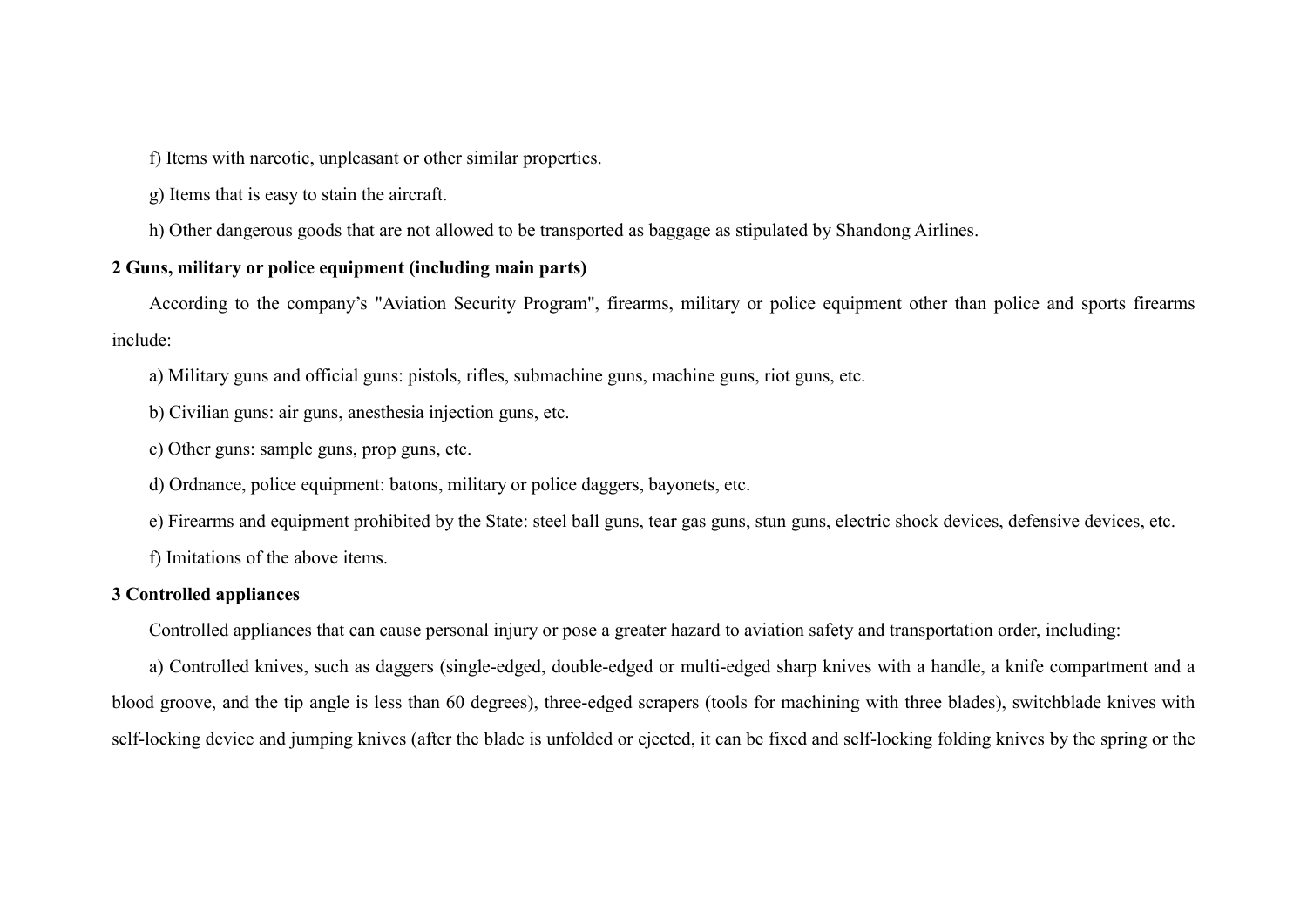lock in the handle), and other similar single-edged double-edged triangular sharp knives (All kinds of single-edged, double-edged and multi-edged knives with a blade angle of less than 60 degrees and a blade length of more than 150 mm) and other single-edged, double-edged, and multi-edged tools with a blade angle of more than 60 degrees and a blade length of more than 220 mm;

b) Military and police equipment, such as batons, police electric shock devices, military or police daggers, handcuffs, thumbcuffs, fetters, tear gas jets;

c) Other equipment regulated by the state, such as crossbows.

d) Tibetan knives, waist knives, boot knives and other knives that ethnic minority passengers in China's ethnic autonomous regions need to wear and use due to their daily habits are only applicable to flights whose departure and destination stations are both within the ethnic autonomous region as checked baggage.

#### **4 Other**

a) Live animals (except for small animals, guide dogs, hearing dogs and aquatic products that are restricted to domestic transportation).

b) Fresh and perishable items with obvious peculiar smell (such as seafood, durian, etc. with obvious peculiar smell).

c) Items that are prohibited from exiting, entering or transiting through the People's Republic of China or relevant national laws during transportation.

d) Items whose packaging, shape, weight, volume or properties are not suitable for transportation.

e) Other items that is not suitable for transportation as baggage as stipulated by Shandong Airlines.

f) Other prohibited items as stipulated by national laws, administrative regulations and rules.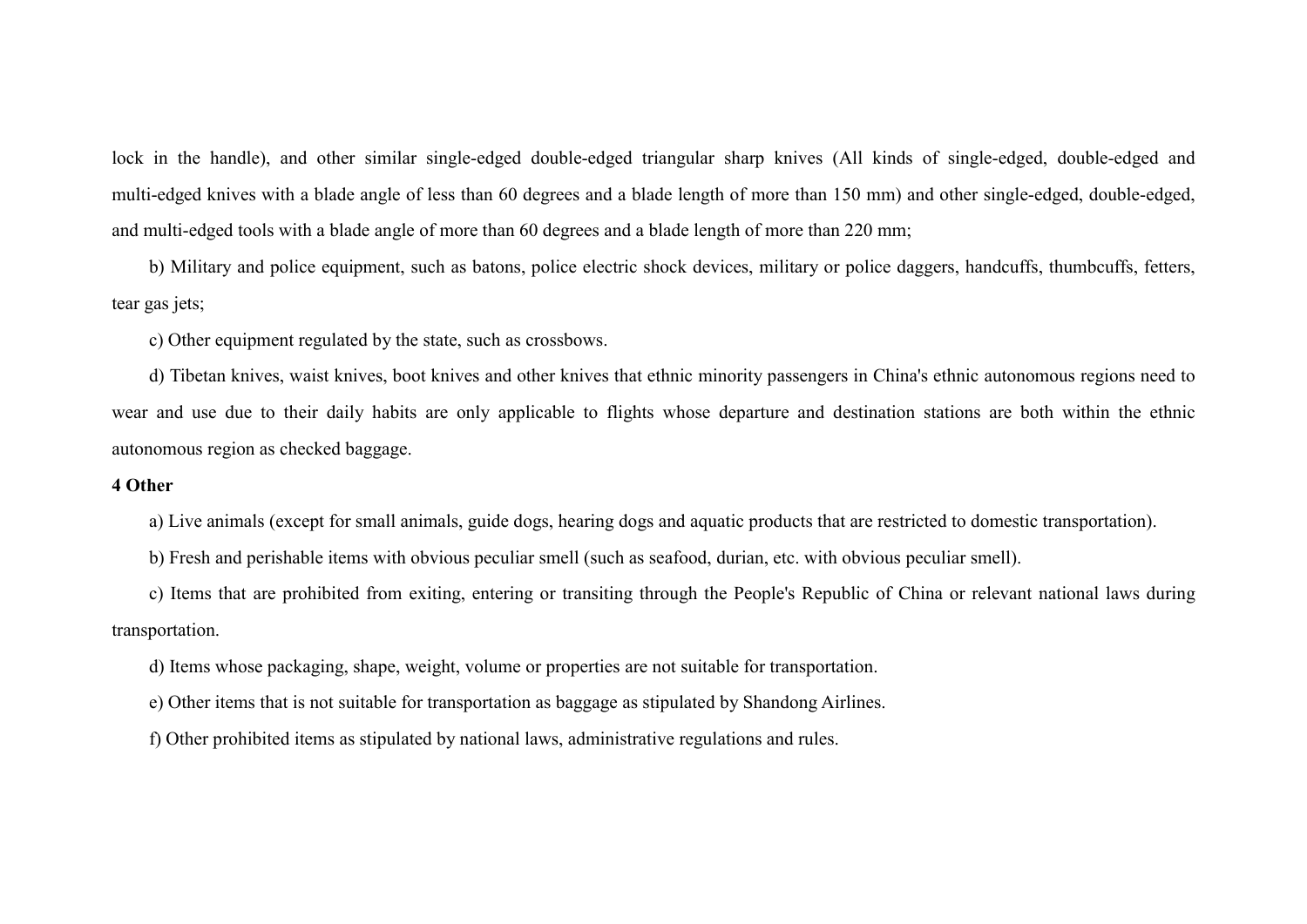# Not recommended for checked baggage

- a) Important documents, diplomatic pockets, business documents and materials.
- b) Valuable documents, bills of exchange, securities
- c) Currency.
- d) Negotiable bills.
- e) Jewelry.
- f) Valuable metals and their products.
- g) Luxury bags.
- h) Valuable items such as watches.
- i) Antique calligraphy and painting.
- j) Fragile and easily damaged items.
- k) Perishable items.
- l) Sample.
- m) Out-of-print prints or manuscripts.
- n) Travel documents or documents.
- o) Personal electronic devices (except spare batteries)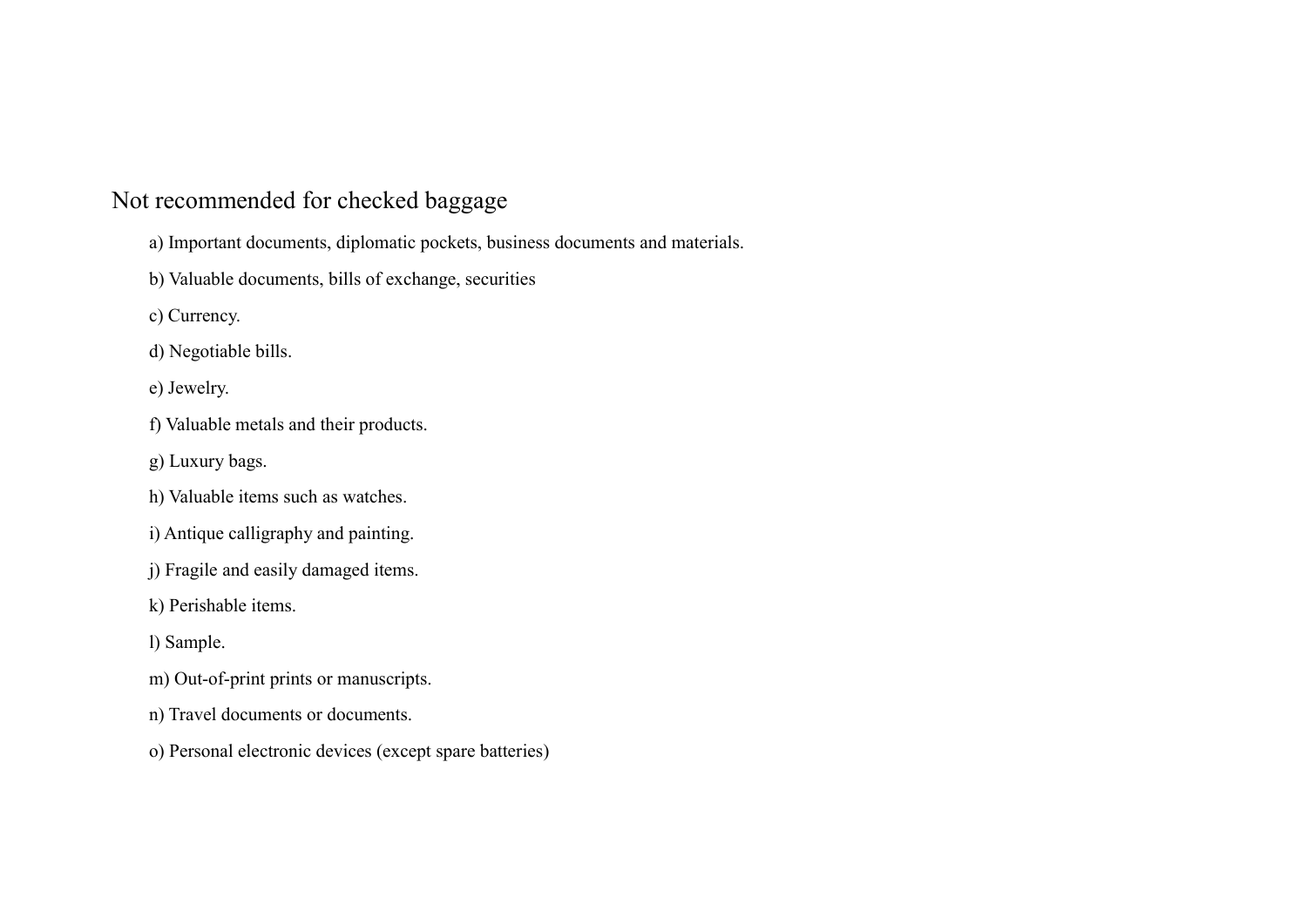p) Prescription drugs that individuals need to take regularly.

# Restricted baggage

The following items can only be transported if they meet SDA's transportation conditions and approved by SDA:

- a) Precision instruments and electrical appliances.
- b) Shotguns, sports guns and bullets.
- c) Exceeding standard sports equipment and musical instruments.
- d) Small animals, guide dogs, hearing dogs, and spiritual comfort dogs.
- e) Confidential documents.
- f) Electric wheelchairs used by passengers during travel.

g) Sharp and blunt tools other than controlled knives, such as daily-used knives (blade length greater than 6 cm), such as kitchen knives, fruit knives, scissors, utility knives, and paper knives; professional knives (with any blade length), such as scalpels, butcher knives, carving knives, planers, milling cutters; Knives, spears, swords, halberds, etc. used in martial arts performances; clubs (including telescopic sticks, nunchakus), bats, billiard sticks, cricket rackets, hockey sticks, golf clubs, trekking poles, ski poles, fingers Section copper sleeve (hand nail).

h) Dry ice, liquid drinks, alcoholic cosmetics, etc.

i) Tools and other items, mainly including: tools, such as drilling rigs (including drill bits), chisels, cones, saws, bolt guns, nail guns, screwdrivers, crowbars, hammers, pliers, welding guns, wrenches, axes, short-handled small Axe (axe, vernier caliper, ice axe, ice crusher; other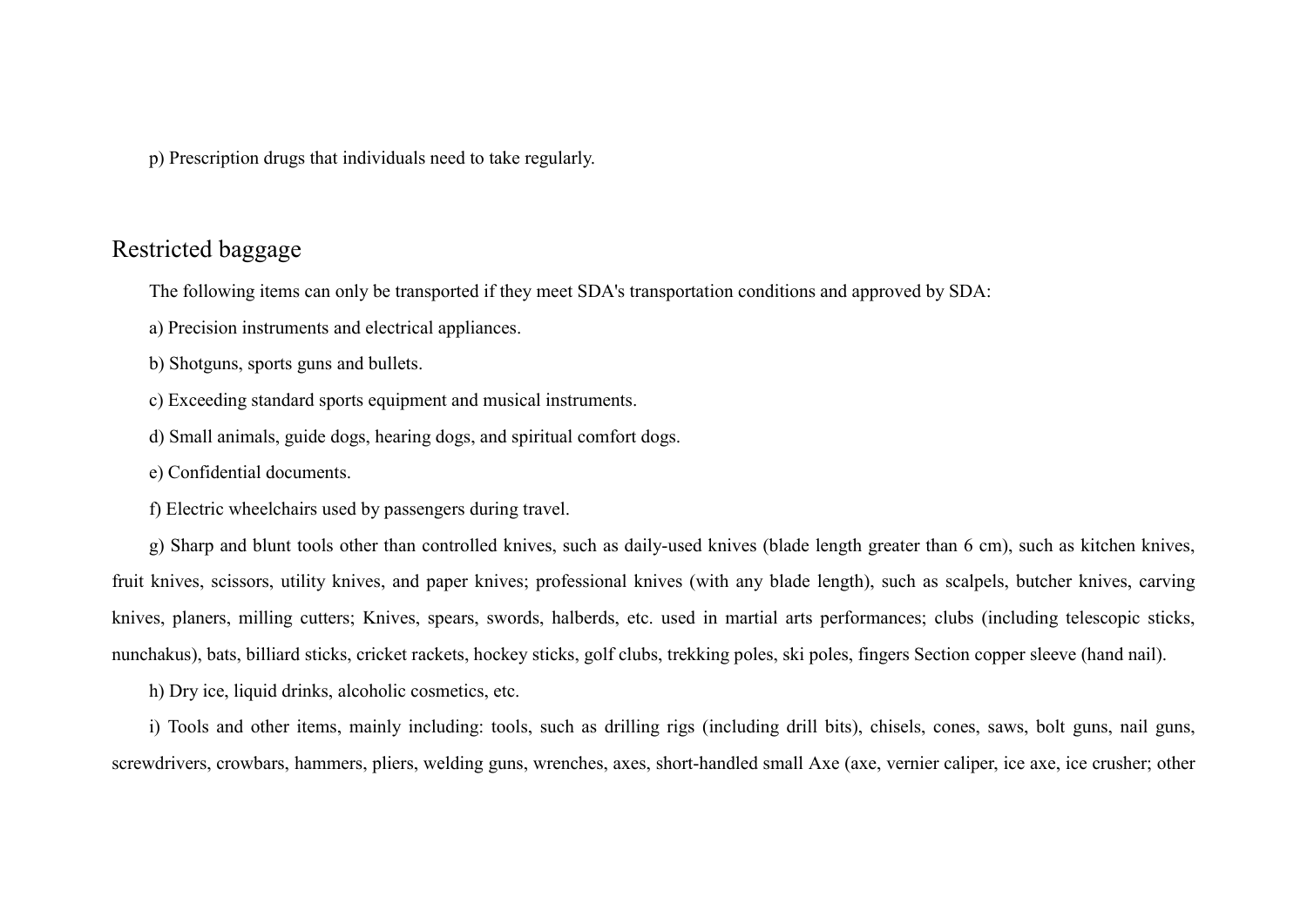items, such as darts, slingshots, bows, arrows, buzzer self-defense devices and electric shocks, mace gas, tear gas, pepper sprays that are not within the scope of national regulation , acid sprays, sprays for repelling animals, etc.

j) Other dangerous goods restricted to be transported.

# Baggage loss/delay/damage

Baggage value declaration

## 1 General rules

a) Domestic transportation

When a passenger's checked baggage is worth more than RMB 100 per kilogram, he/she can voluntarily apply for the declared value of the baggage. Unchecked baggage is not allowed to go through the declared value of the baggage. The maximum limit of the declared value of each passenger's baggage is RMB 8,000.

#### b) International transportation

1) Baggage transportation is defined by the Montreal Convention. When the value of checked baggage exceeds 1,000 SDRs, the value can be declared voluntarily, and the maximum declared value for each passenger is 2,500 USD.

2) Baggage transportation is defined in the Warsaw Convention. When the value of checked baggage exceeds 17SDRs per kilogram, the value can be declared voluntarily, and the maximum declared value for each passenger is 2,500 USD.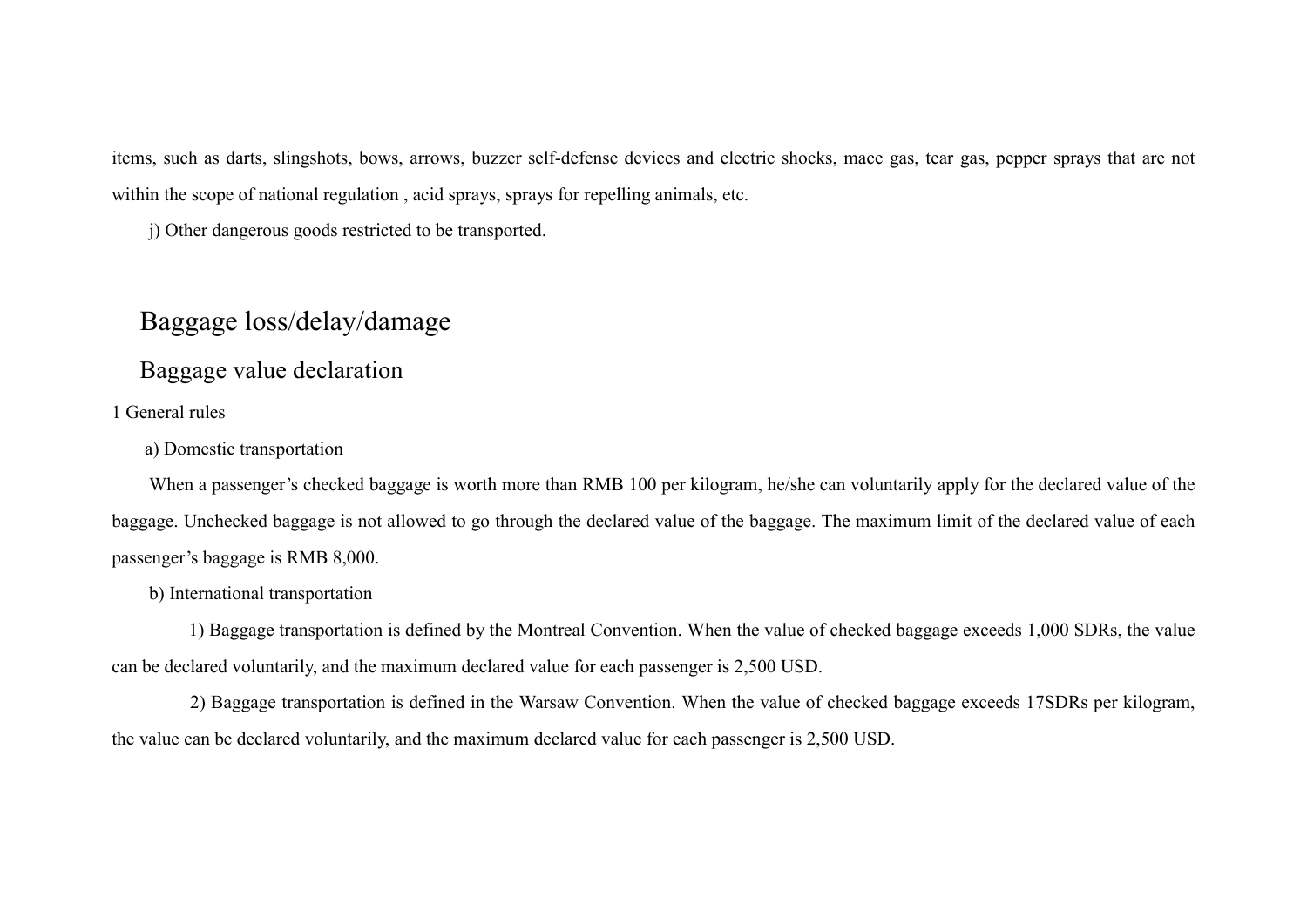c) The declared value of the baggage cannot exceed the actual value of the baggage itself. If the declared value of the passenger's baggage exceeds the maximum limit set by SDA, SDA may refuse to accept it.

d) In case of disagreement with the baggage value declared by the passenger, SDA has the right to request the passenger to provide relevant evidence. If the passenger cannot provide valid evidence or SDA believes that the evidence provided by the passenger is incomplete, SDA has the right to refuse to accept the baggage declared value for the passenger.

e) Shandong Airlines does not declare the value of any single item in the baggage, but only the declared value of the entire baggage.

f) The baggage with declared value should meet the scope of baggage permitted by SDA rules, otherwise SDA has the right to refuse to carry it. The items and small animals listed in the items that cannot be transported as checked baggage shall not be declared value.

g) The declared value of baggage is only applicable to one-way and direct flights of Shandong Airlines.

2 Processing of declared value

a) Passengers shall pay a surcharge for the declared value of their baggage.

b) An excess baggage ticket shall be issued when charging the declared value surcharge.

c) The declared value surcharge shall be charged at 5‰ of the value of the passenger's declared value exceeding the limit; namely:

Declared value surcharge = (declared value of passenger-specified limit per kilogram  $\times$  weight of baggage with declared value)  $\times$  5‰

Set limit per kilogram: RMB 100/kg for domestic transportation

International transportation is 20 USD (or equivalent currency)/kg

d) Baggage with declared value shall be accepted as general checked baggage, but shall be marked with fragile items and handed over with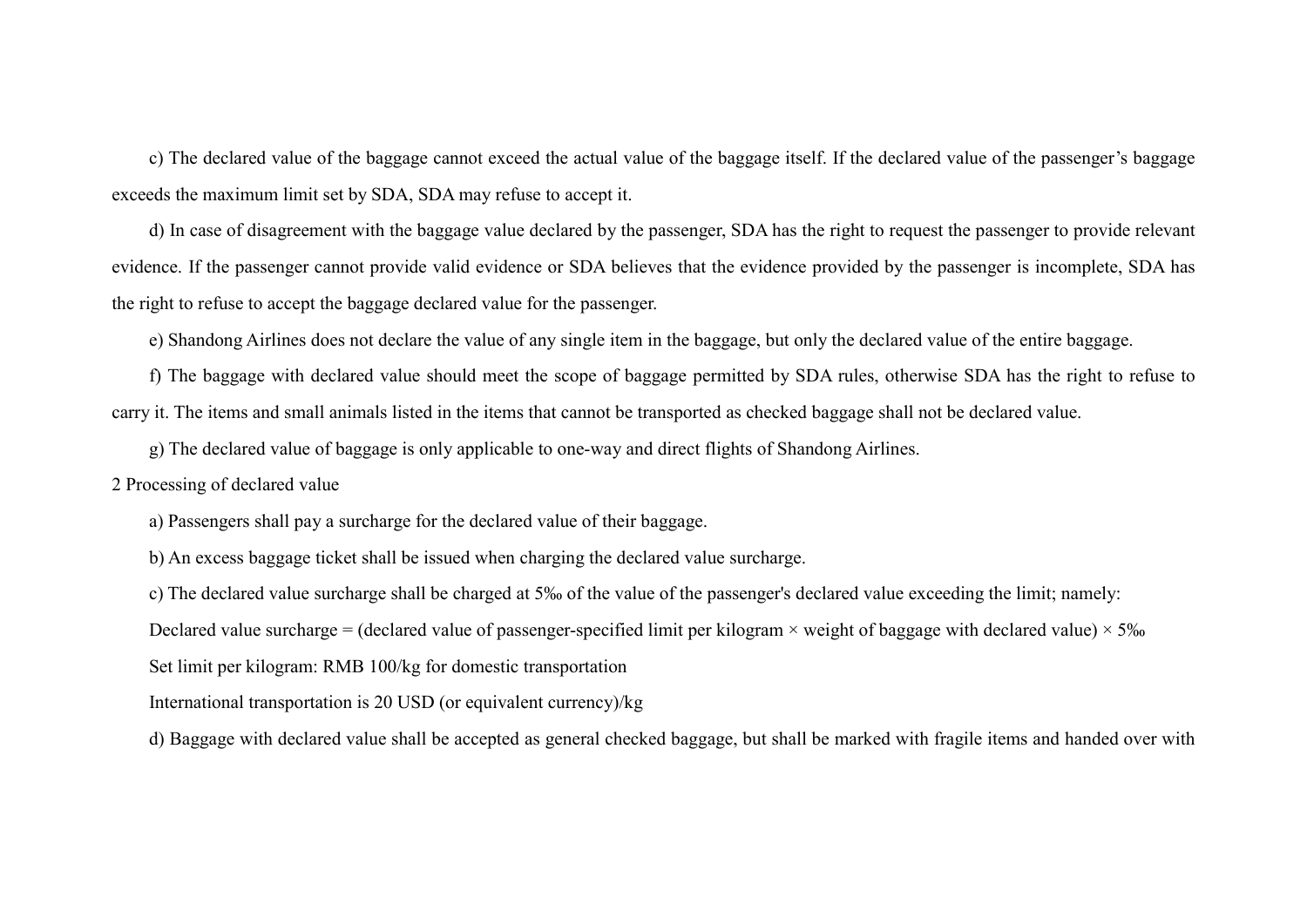the loading and unloading department, and record the passenger's name, baggage color type, baggage tag number, loading location, etc.

e) Passengers can apply for commercial insurance from insurance companies for baggage of higher value.

# Baggage compensation

1 Shandong Airlines' liability for compensation

a) SDA shall be liable for the destruction, loss or damage of checked baggage that occurs on the aircraft or during any period which the checked baggage is under SDA's control; for thefts, robbery that occur during SDA's supervision, Shandong Airlines only bears air transportation liability.

b) Regarding unchecked baggage, SDA is only liable for the loss caused by the destruction, loss or damage of these items when passengers board, disembark or on board the aircraft, and losses caused by fault are due to SDA's fault or SDA's employees or agents.

c) In connecting transportation, SDA is only liable for the loss of baggage incurred on the route it carries. However, if SDA is the first or last carrier of the connection transportation, passengers have the right to claim compensation from SDA for the loss of their checked baggage. 2. Compensation principles for baggage loss

a) Compensation standard for damage, loss, and items inside loss of checked baggage (the value of baggage loss is lower than the limit compensation standard, and compensation is based on the actual value of the baggage loss.):

Domestic routes: RMB 100 per kilogram

International routes: in line with the conditions of the "Warsaw Convention", 20 dollars per kilogram.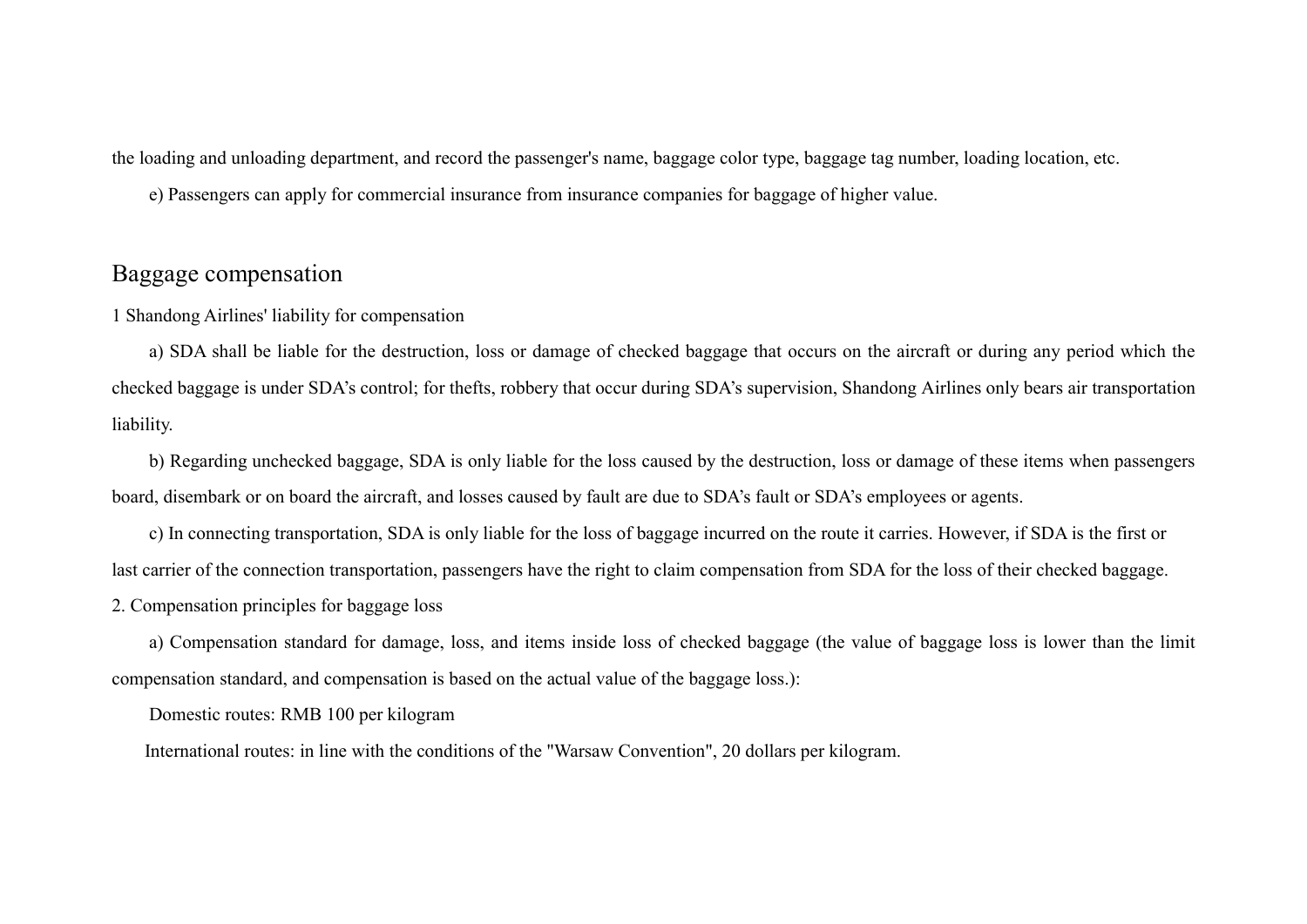The maximum limit for economy class is 400 USD.

The maximum limit for business class is 600 USD.

The maximum limit for first class is 800 USD.

Meet the conditions of the "Montreal Convention", 30 US dollars per kilogram. The maximum limit for checked baggage and unchecked baggage per passenger is 1,000 SDRs.

b) The maximum standard of compensation for loss of unchecked baggage:

Domestic routes: The maximum limit is RMB 3,000.

International routes: in line with the conditions of the "Warsaw Convention", each piece of baggage is US\$400

Meet the conditions of the "Montreal Convention", 30 US dollars per kilogram. The maximum limit for checked baggage and unchecked baggage per passenger is 1,000 SDRs.

c) For the domestic segment that constitutes international routes, baggage compensation shall be handled in accordance with the applicable international transportation baggage compensation requirements.

d) For the segment with free baggage allowance based on the piece concept, the compensation for each piece of baggage is limited to 600 USD, except for those who pay the excess baggage fee.

e) The weight of the passenger's lost baggage is as follows:

1) Calculation of the weight of checked baggage marked on the ticket or baggage tag.

2) When the weight of the lost baggage cannot be determined, each passenger's lost baggage shall be compensated according to the free